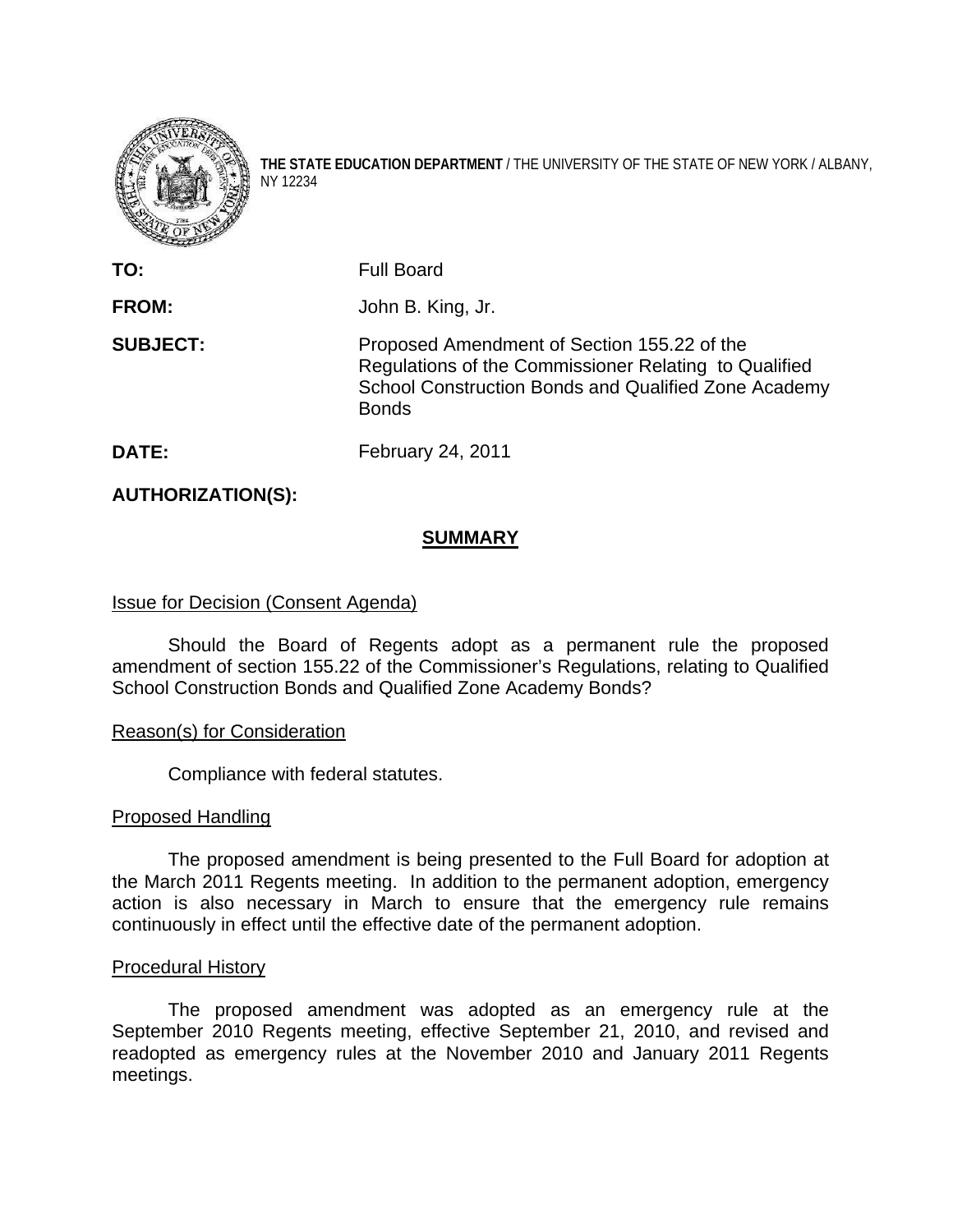#### Background Information

Internal Revenue Code section 54F (26 USC section 54F), as added by section 1521(a) of Part III of Subtitle F of Title 1 of Division B of the American Recovery and Reinvestment Act of 2009 (ARRA), Pub.L. 111-5, 123 Stat. 115 provides for the issuance of Qualified School Construction Bonds for the construction, rehabilitation, or repair of a public school facility or for the acquisition of land on which such a facility is to be constructed with part of the proceeds of such issue, by a State or local government within the jurisdiction of which such school is located. There is a national qualified school construction bond limitation of \$11 billion for each of the 2009 and 2010 calendar years. Within such national bond limitation amounts, the Secretary of the U.S. Treasury will allocate state limitation amounts to each state for the state's allocation to bond issuers within the state.

New York State is home to three city school districts, New York City, Buffalo and Rochester, that are large enough to qualify as part of the 100 largest nationwide school districts, and as such, these districts will receive direct federal Qualified School Construction Bond Allocations from the U.S. Treasury Secretary. Additionally, New York State received \$192 million in the 2009 and \$178 million in the 2010 calendar years to allocate to other districts in the State that did not receive a direct federal allocation.

The 2009 allocation was retained by the State to fund State expenditures for local district capital projects. The purpose of the proposed amendment to section 155.22 of the Commissioner's Regulations is to prescribe the procedures for New York State to allocate its \$174,782,000 2010 State limitation amount to those school district bond issuers not receiving a direct federal allocation.

In addition, the proposed amendment revises the provisions relating to Qualified Zone Academy Bonds (QZAB) to provide for a separate charter school allocation from the QZAB State limitation amount. The QZAB provisions are also updated to include QZAB issued under 26 USC 54E, as added by Pub.L. 110-343, 122 Stat. 3765, 3869. Prior to the addition of section 54E, QZAB were issued pursuant to 26 USC section 1397E.

 A Notice of Proposed Rule Making was published in the State Register on September 1, 2010. Notices of Revised Rule Making were published in the State Register on November 17, 2010 and on January 19, 2011. An Assessment of Public Comment is attached.

 The proposed amendment is being presented for adoption as a permanent rule. An emergency adoption at the March Regents meeting is also necessary to ensure that the emergency rule adopted at the January 2011 Regents meeting remains continuously in effect until the effective date of its adoption as a permanent rule. A Statement of the Facts and Circumstances Which Necessitate Emergency Action is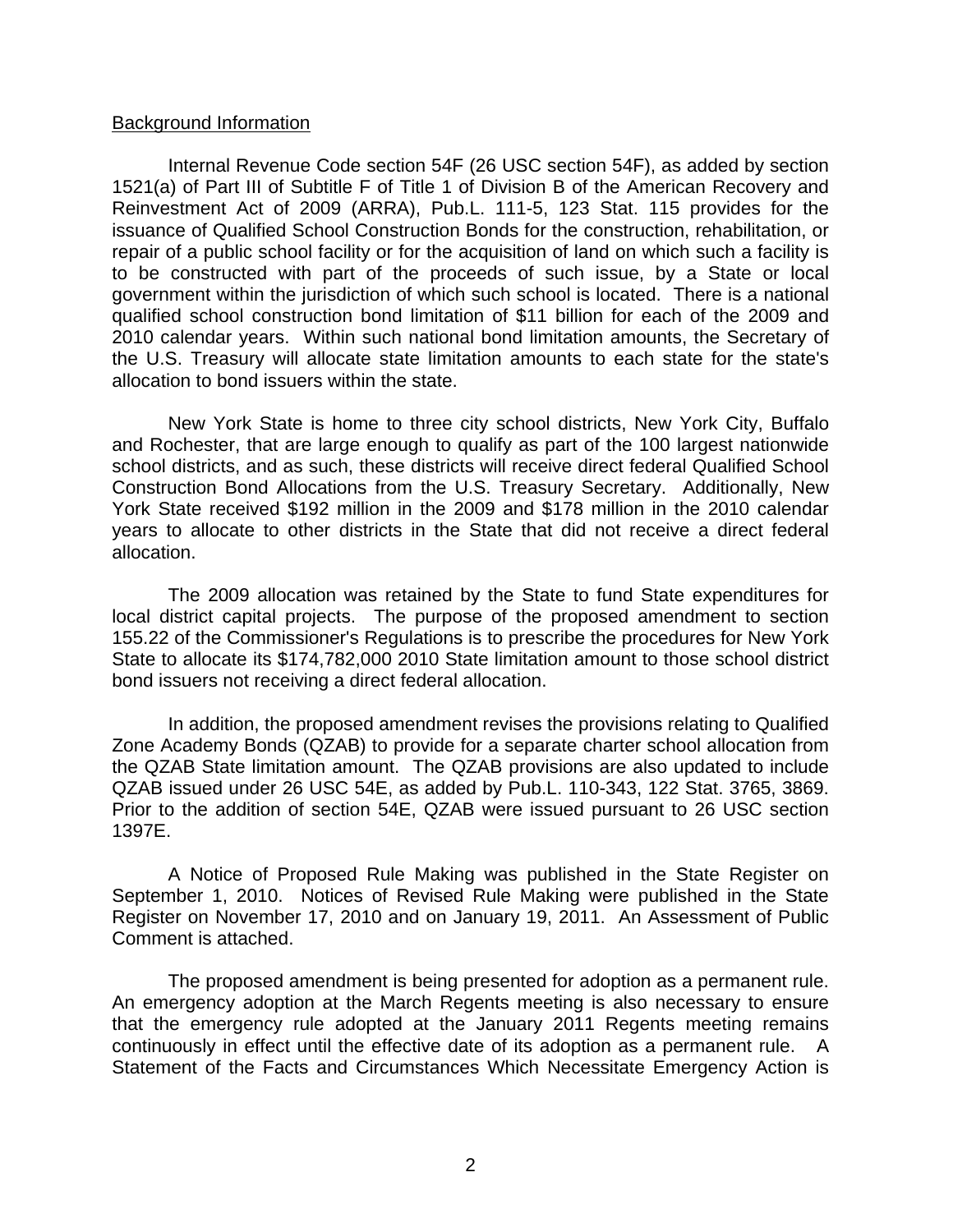attached. Supporting materials are available upon request from the Secretary to the Board of Regents.

### **Recommendation**

Staff recommend that the Regents take the following action:

 VOTED: That section 155.22 of the Regulations of the Commissioner of Education be amended, as submitted, effective March 30, 2011, and it is further

 VOTED: That section 155.22 of the Regulations of the Commissioner of Education be amended as submitted, effective March 23, 2011, as an emergency action upon a finding by the Board of Regents that such action is necessary for the preservation of the general welfare in order to ensure that the emergency rule adopted at the January 2011 Regents meeting remains continuously in effect until the effective date of its adoption as a permanent rule.

#### Timetable for Implementation

The January emergency rule will expire on March 22, 2011. If adopted by the Board of Regents at its March meeting, the emergency rule will become effective on March 23, 2011 and the permanent rule will become effective on March 30, 2011.

Attachment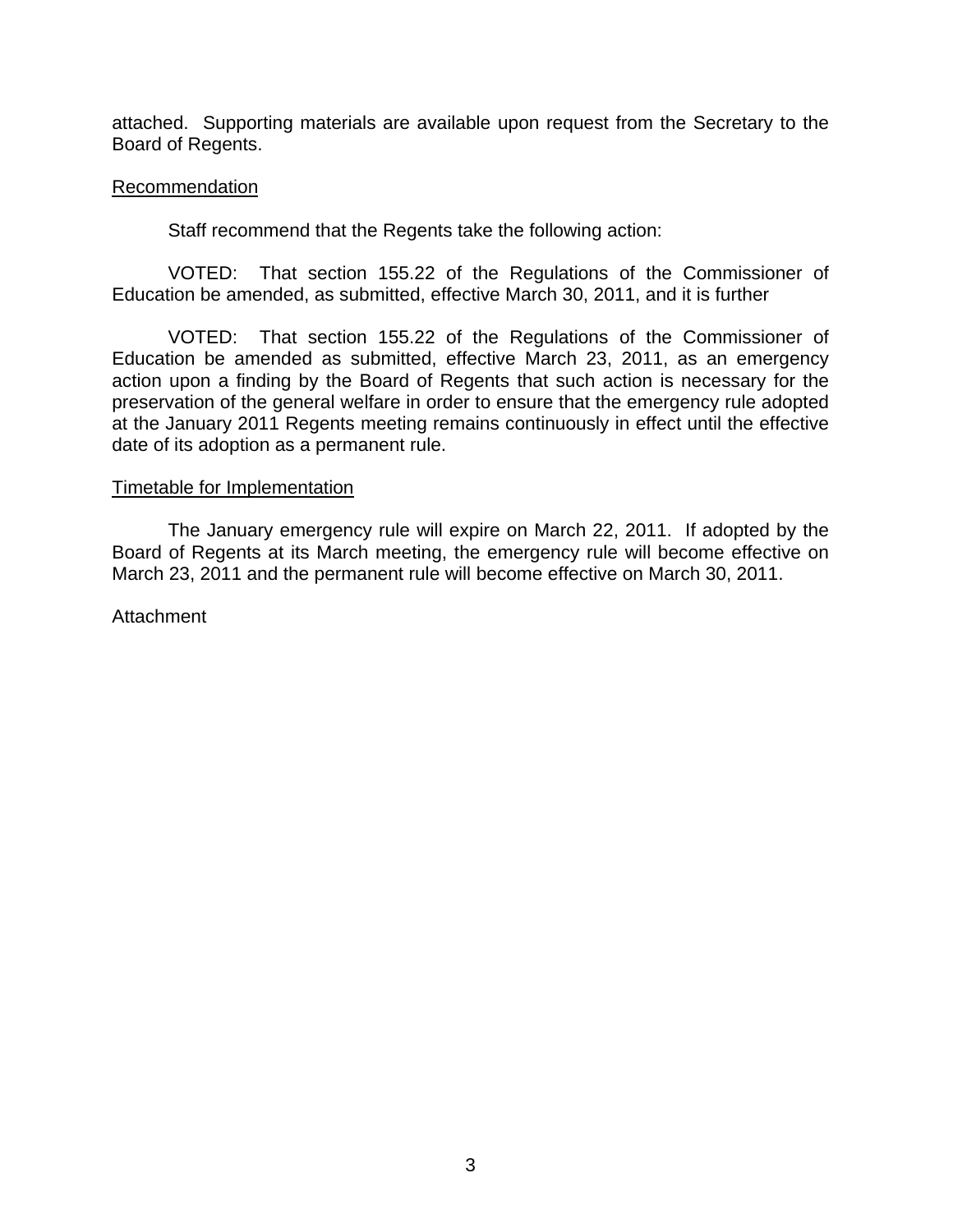PROPOSED PROMULGATION OF SECTION 155.22 OF THE REGULATIONS OF THE COMMISSIONER OF EDUCATION PURSUANT TO SECTIONS 101, 207 AND 305 OF THE EDUCATION LAW AND 26 USC SECTIONS 54E AND 54F, RELATING TO QUALIFIED SCHOOL CONSTRUCTION BONDS AND QUALIFIED ZONE ACADEMY BONDS

### ASSESSMENT OF PUBLIC COMMENT

 Since publication of a Notice of Revised Rule Making in the State Register January 19, 2011, the State Education Department received the following comment: COMMENT:

 Revise the proposed rule to allow Qualified School Construction Bond (QSCB) allocations to be made on the basis of partnerships between school districts and businesses that specialize in the growth of the "green" economy. These types of school/business partnerships can help districts reduce school utility costs (for ex. through solar and wind performance contracts), enhance school safety (for ex. cloud computer 911 security systems) and help grow the electric car economy and reduce unemployment. In addition, they would by their nature limit the number of times a school district could apply for QSCB funds and therefore enable more school districts in the long term to apply for and receive QSCB funding.

#### DEPARTMENT RESPONSE:

 The Department believes it would be inappropriate to revise the proposed rule as suggested. Unlike the Qualified Zone Academy Bond (QZAB) program under 26 USC sections 1397E and 54E, there is no mandate in the federal authorizing statute for the QSCB program (26 USC section 54F) requiring that QSCB funds be awarded in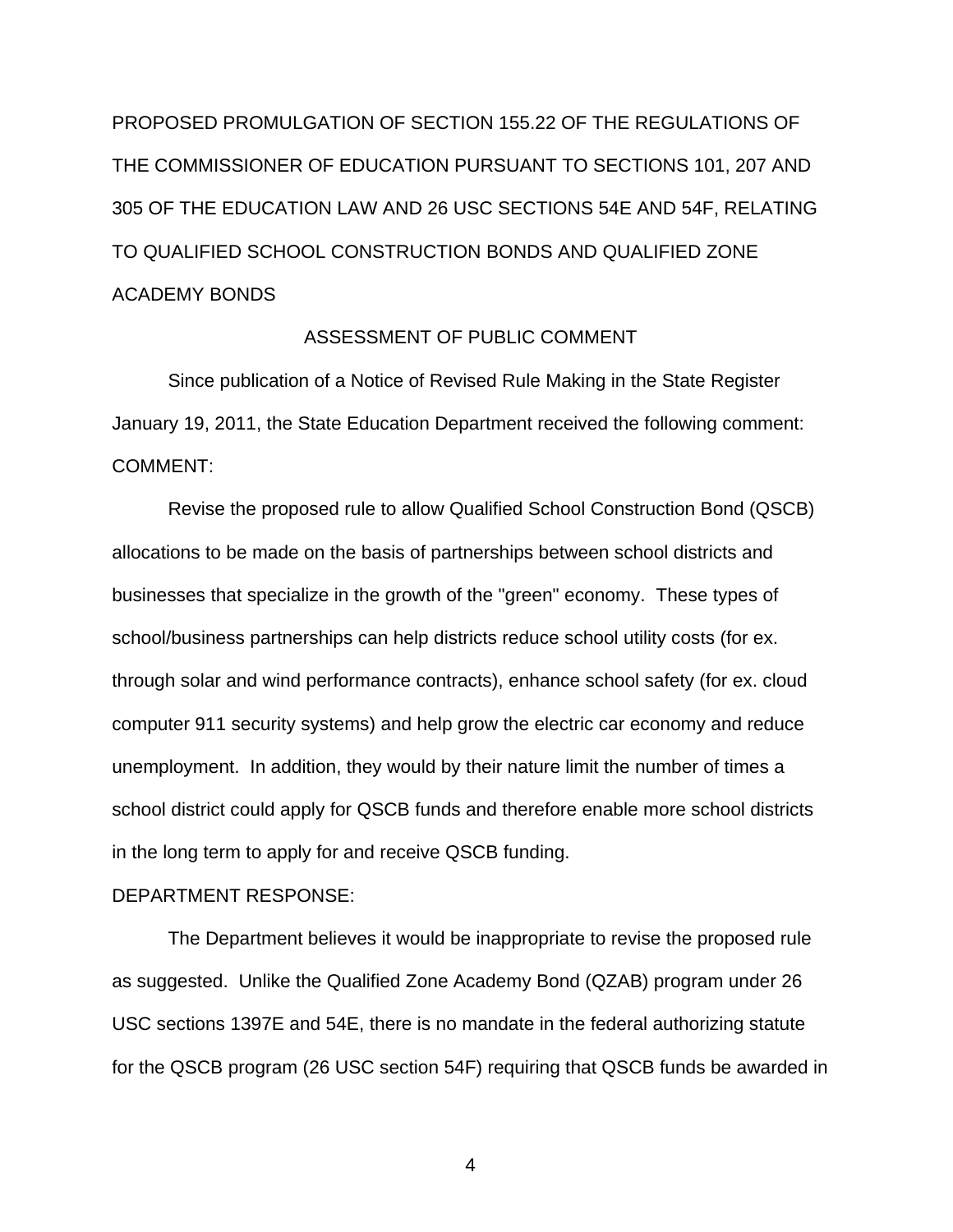cooperation with a business entity. Furthermore, the purpose of the QSCB funding program is specifically to assist school districts with grant funds to construct, rehabilitate or repair school facilities in order to advance educational achievement. It is inappropriate to attempt to tie the funding to specific industries, such as the solar, wind, other "green" industries, or cloud computing. This would limit the ability of local boards of education to apply for and utilize the funding to best suit the instructional needs of their particular district.

 Nevertheless, while the Department declines to revise the proposed rule to provide for QSCB allocations on the basis of partnerships between school districts and "green" industries, there is nothing in the proposed rule that would prevent an applicant from using the allocated funding for improvements that included green concepts in the construction, rehabilitation or repair of a public school facility.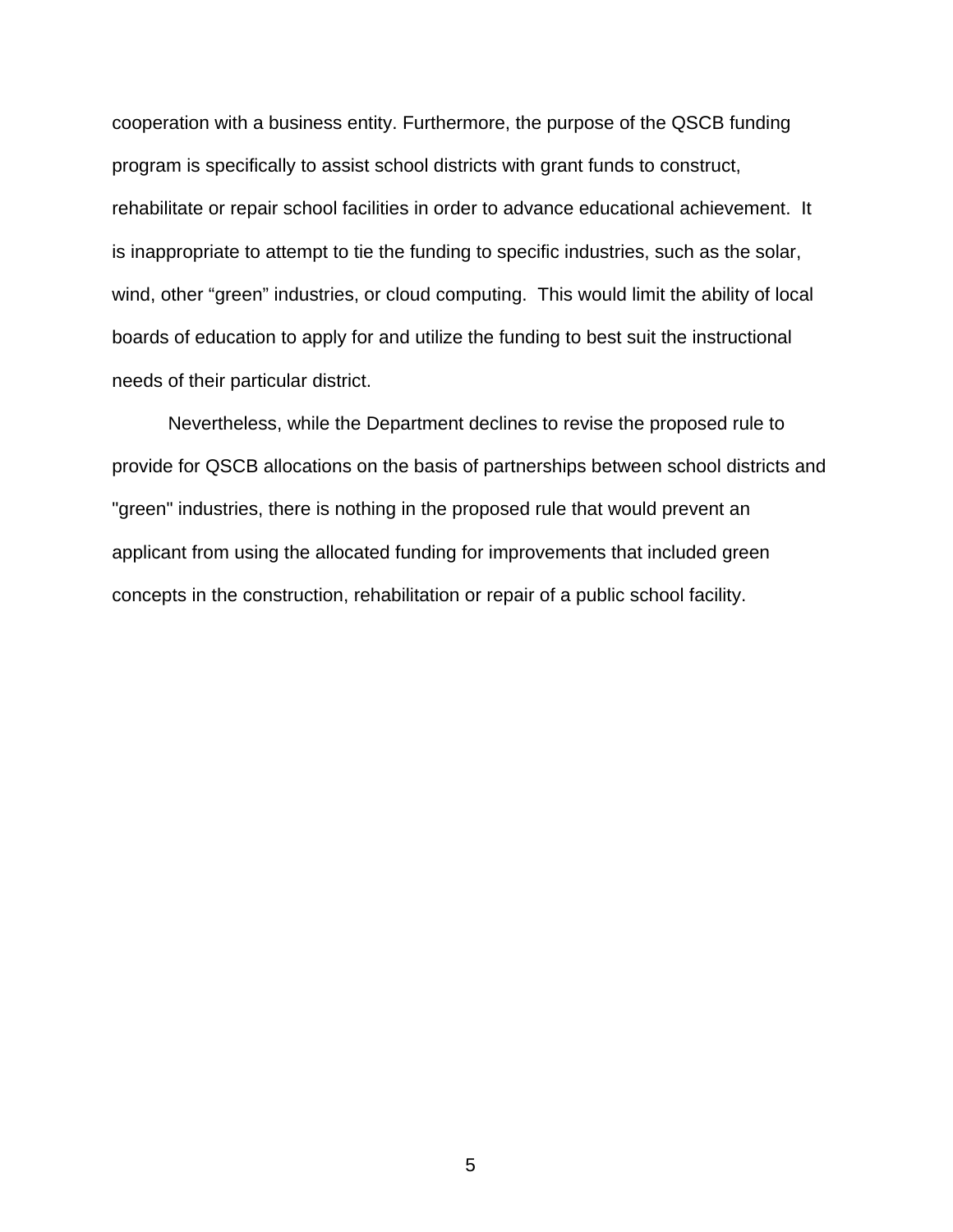PROPOSED PROMULGATION OF SECTION 155.22 OF THE REGULATIONS OF THE COMMISSIONER OF EDUCATION PURSUANT TO SECTIONS 101, 207 AND 305 OF THE EDUCATION LAW AND 26 USC SECTIONS 54E AND 54F, RELATING TO QUALIFIED SCHOOL CONSTRUCTION BONDS AND QUALIFIED ZONE ACADEMY BONDS

# STATEMENT OF FACTS AND CIRCUMSTANCES WHICH NECESSITATE EMERGENCY ACTION

Internal Revenue Code section 54F (26 USC section 54F), as added by section 1521(a) of Part III of Subtitle F of Title 1 of Division B of the American Recovery and Reinvestment Act of 2009 (ARRA), Pub.L. 111-5, 123 Stat. 115, 355 provides for the issuance of Qualified School Construction Bonds for the construction, rehabilitation, or repair of a public school facility or for the acquisition of land on which such a facility is to be constructed with part of the proceeds of such issue, by a State or local government within the jurisdiction of which such school is located. There is a national qualified school construction bond limitation of \$11 billion for each of the 2009 and 2010 calendar years. Within such national bond limitation amounts, the Secretary of the U.S. Treasury will allocate state limitation amounts to each state for the state's allocation to bond issuers within the state.

New York State is home to three city school districts, New York City, Buffalo and Rochester, that are large enough to qualify as part of the 100 largest nationwide school districts, and as such, these districts will receive direct federal Qualified School Construction Bond Allocations from the U.S. Treasury Secretary. Additionally, New York State received \$192 Million in the 2009 and \$178 Million in the 2010 calendar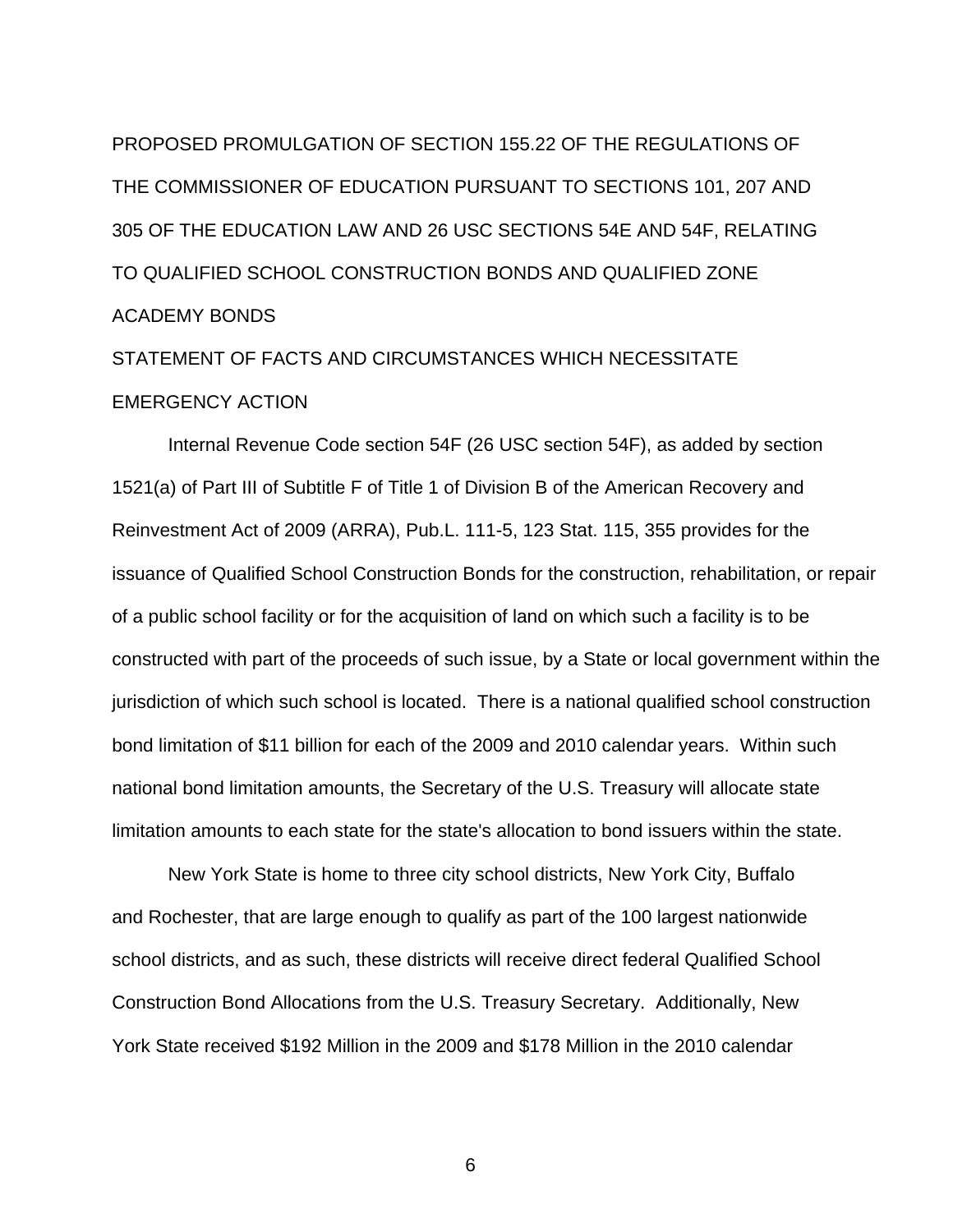years to allocate to other districts in the State that did not receive a direct federal allocation.

The 2009 allocation was retained by the State to fund State expenditures for local district capital projects. The purpose of the proposed amendment to section 155.22 of the Commissioner's Regulations is to prescribe the procedures for New York State to allocate its \$174,782,000 2010 state limitation amount to those school district bond issuers not receiving a direct federal allocation.

In addition, the proposed amendment revises the provisions relating to Qualified Zone Academy Bonds (QZAB) to provide for a separate Charter school allocation from the QZAB State limitation amount. The QZAB provisions are also updated to include QZAB issued under 26 USC 54E, as added by Pub.L. 110-343, 122 Stat. 3765, 3869. Prior to the addition of section 54E, QZAB were issued pursuant to 26 USC section 1397E.

 The proposed amendment was adopted as an emergency action at the September 2010 Regents meeting. A Notice of Proposed Rule Making was published in the State Register on September 1, 2010. The proposed amendment was substantially revised and adopted as emergency actions at the November 2010 and January 2011 Regents meetings. Notices of Revised Rule Making were published in the State Register on November 17, 2010 and on January 19, 2011.

 The proposed amendment has been adopted as a permanent rule at the March 7-8, 2011 Regents meeting. Pursuant to the State Administrative Procedure Act, the earliest the permanent rule may become effective is after its publication in the State Register on March 30, 2011. However, since the January 2011 emergency adoption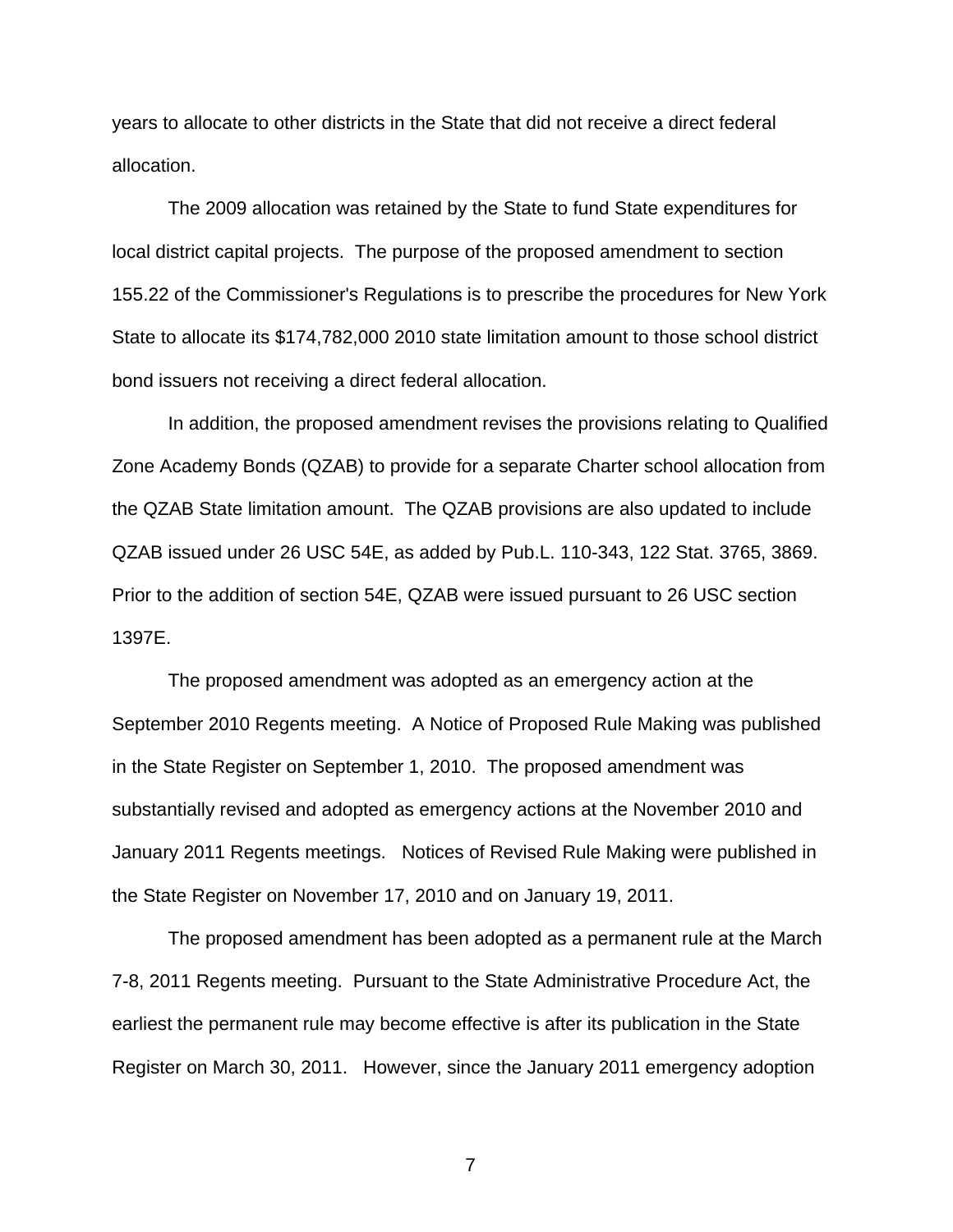will expire on March 22, 2011, 60 days after its filing with the Department of State on January 21, 2011, there would be a lapse in the rule's effectiveness which will, in turn, disrupt implementation of the Qualified School Construction Bond and Qualified Zone Academy Bond programs in New York State. Another emergency adoption is necessary for the preservation of the general welfare to ensure that the emergency rule adopted at the January 2011 Regents meeting remains continuously in effect until the effective date of its adoption as a permanent rule.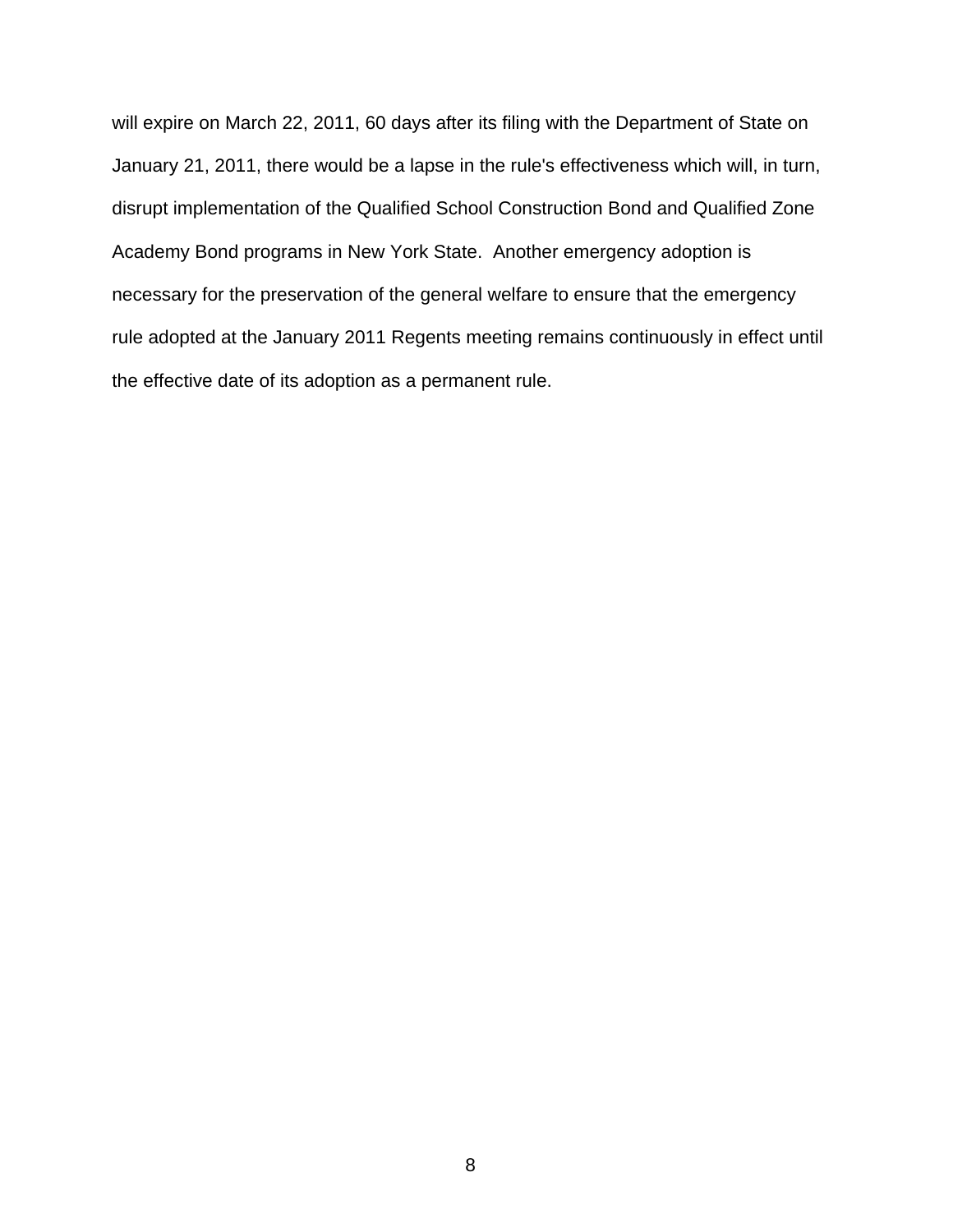# AMENDMENT OF SECTION 155.22 OF THE REGULATIONS OF THE COMMISSIONER OF EDUCATION

 Pursuant to Education Law sections 101, 207, 305 and 3713 and 26 USC sections 1397E, 54E and 54F

 Section 155.22 of the Regulations of the Commissioner of Education is amended, effective March 23, 2011, as follows:

§ 155.22. Qualified zone academy bonds and Qualified school construction bonds.

(a) Qualified zone academy bonds (QZAB).

 [(a)] (1) Purpose. The purpose of this [section] subdivision is to establish procedures, consistent with State and Federal law, for the allocation and issuance of qualified zone academy bonds as authorized by 26 USC [section] sections 1397E and 54E (26 USC section 1397E: United States Code, [1994] 2006 edition, [supplement III, volume 3] volume 17; Superintendent of Documents, U.S. Government Printing Office, Washington, D.C. 20402-9328; [1998] 2008; 26 USC section 54E: Public Law 110- 343, Div. C, Title III, section 313(a), 122 Stat. 3765, 3869-3872; Superintendent of Documents, U.S. Government Printing Office, Washington, D.C. 20402-9328; 2008; available at the Office of Facilities Planning, Education Building Annex, Room 1060, State Education Department, Albany, New York 12234).

 $[(b)]$   $(2)$  Definitions. As used in this [section] subdivision:

 $[(1)]$  (i) Qualified zone academy bond (or QZAB) means a bond, as defined in 26 USC [section 1397E(d)(4)] sections  $1397E(d)$  or  $54E(a)$ , the proceeds of which can be used for rehabilitating or repairing the public school facility in which a qualified zone academy is established, providing equipment for use at such academy, developing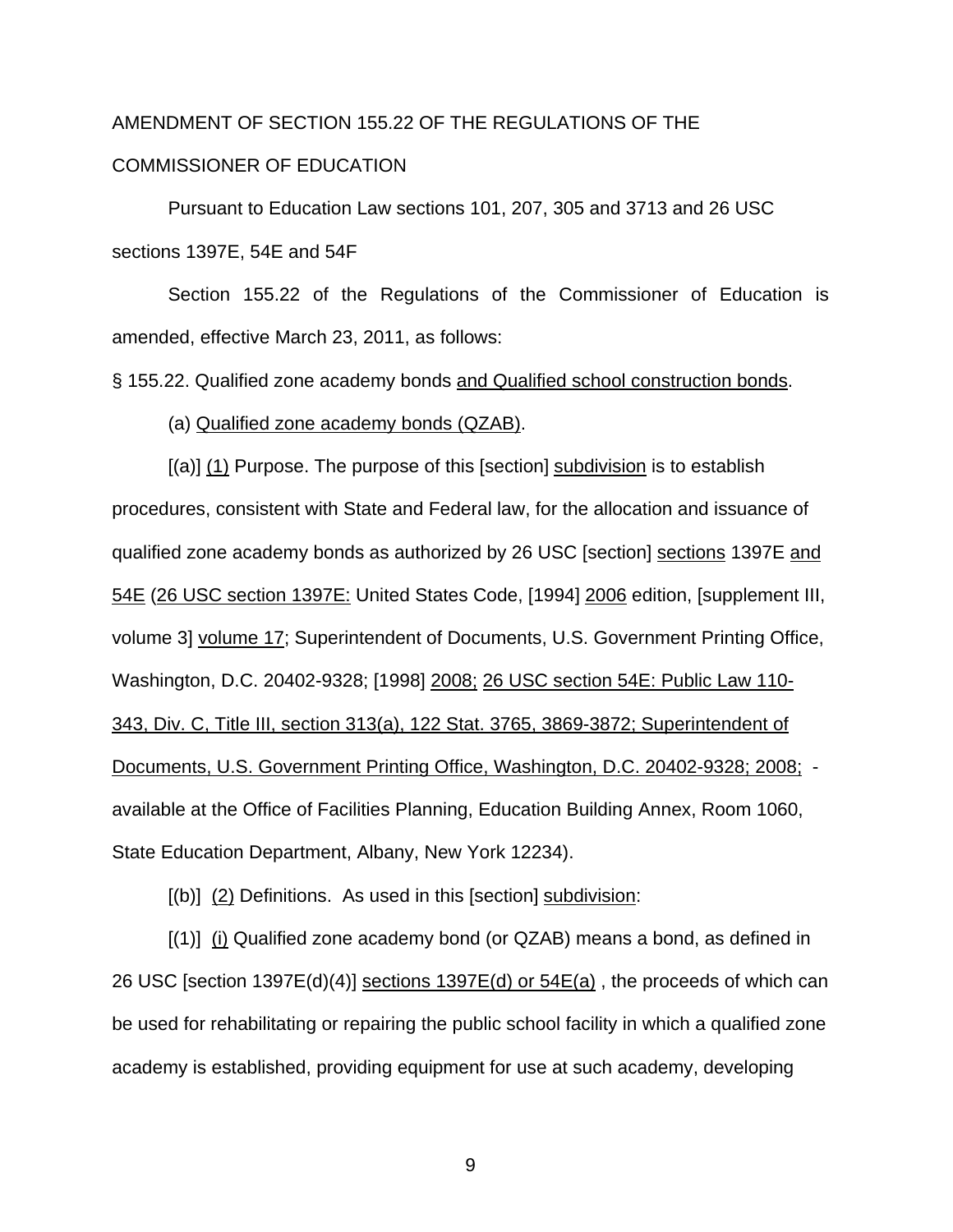course materials for education to be provided at such academy and/or training teachers and other school personnel in such academy.

 [(2)] (ii) Qualified zone academy means a public school, or academic program within a public school, which is established by and operated under the supervision of an eligible school district and which meets the requirements of 26 USC [section] sections 1397E(d)(4) or 54E(d)(1).

 [(3)] (iii) Qualified contribution means a contribution as defined in 26 USC [section] sections  $1397E(d)(2)(B)$  or  $54E(d)(4)$ , made by a private entity to a qualified zone academy.

 $[(4)]$   $(iv)$  Eligible school district means an eligible local education agency, as defined in 26 USC [section] sections  $1397E(d)(4)(B)$  or  $54E(d)(2)$ , which meets the requirements of subdivision (d) of this section.

[(5)] (v) Project or capital construction project means a project:

 $[(i)]$  (a) for a qualified purpose, as defined in 26 USC [section] sections 1397E(d)(5) or 54E(d)(3);

 $[(ii)]$  (b) that is financed through qualified zone academy bonds issued pursuant to 26 USC [section] sections 1397E or 54E; and

[(iii)] (c) that has voter authorization or board authorization, as required.

 $[(6)]$  (vi) State limitation amount allocation means the amount of the qualified zone academy bond limitation allocated to the State pursuant to 26 USC [section] sections 1397E(e)(2) or  $54E(c)(2)$ .

 $[(c)]$   $(3)$  State responsibilities.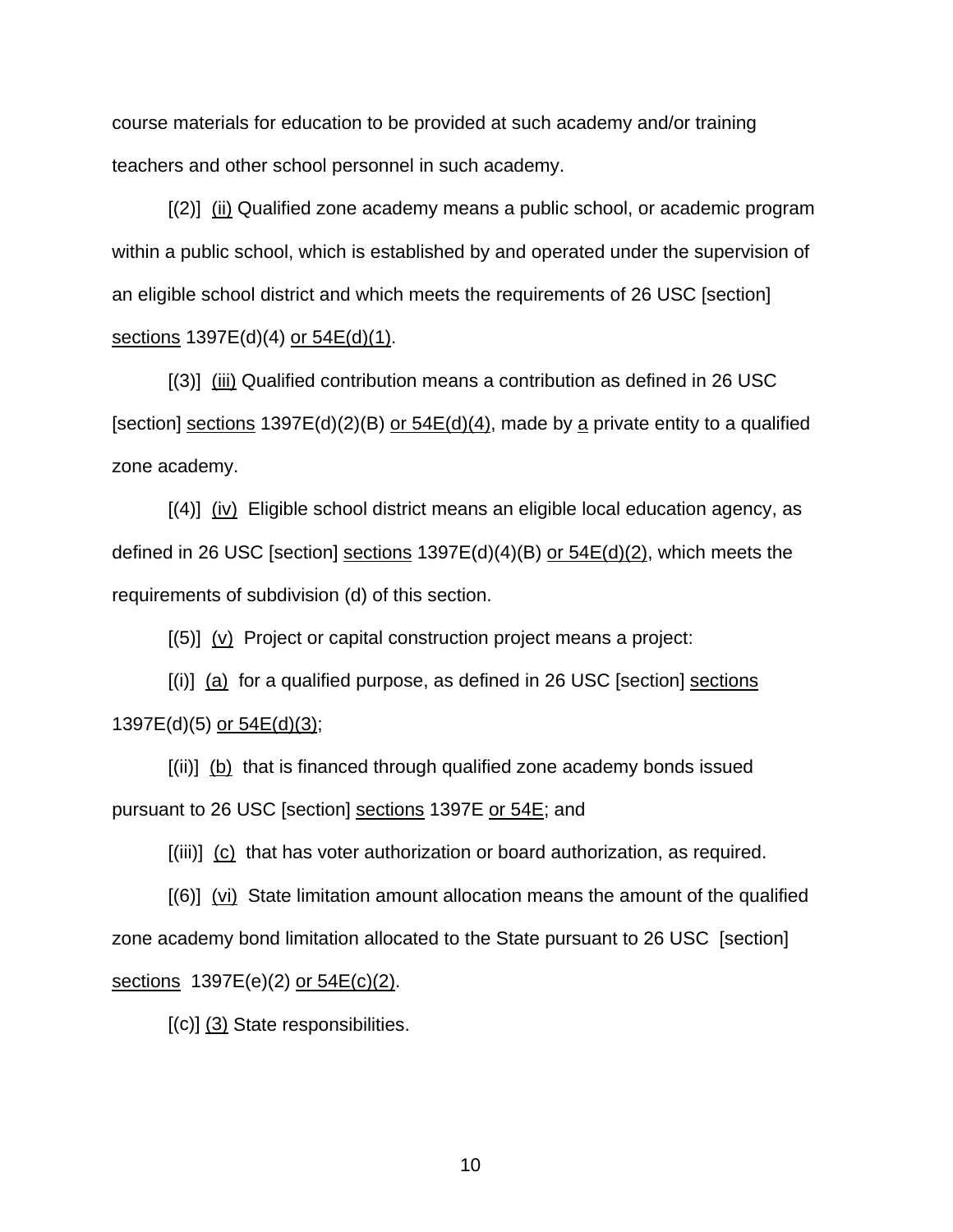[(1)] (i) Allocation. The commissioner shall determine annually the respective amounts of the State limitation amount allocation to be allocated to approved qualified zone academies within eligible school districts.

 $[(i)]$  (a) Fifty percent of the State limitation amount allocation shall be allocated to approved qualified zone academies located within the City School District of the City of New York in accordance with the procedures set forth in [subparagraph (iii)] clause (d) of this [paragraph] subparagraph.

(b) Charter school allocation. Charter schools shall be eligible to receive from the State limitation amount a total allocation amount that is proportionate to the percentage of students enrolled in charter schools, as determined by dividing the total number of students enrolled in charter schools by the total number of students enrolled in grades K-12 in the public schools, and expressing the resulting decimal number as a percentage rounded up to the next whole number, provided that such amount shall not be less than \$2,000,000. Such total allocation amount shall be allocated to approved qualified zone academies located within charter schools in accordance with the procedures set forth in clause (d) of this subparagraph.

[(ii)] (c) The remaining [fifty percent of the] State limitation amount allocation, after allocation of the amounts specified in clauses (a) and (b) of this paragraph, shall be allocated to approved qualified zone academies located within the remaining school districts in the State in accordance with the procedures set forth in [subparagraph (iii)] clause (d) of this [paragraph] subparagraph.

[(iii)] (d) Procedures for allocation of State limitation amount.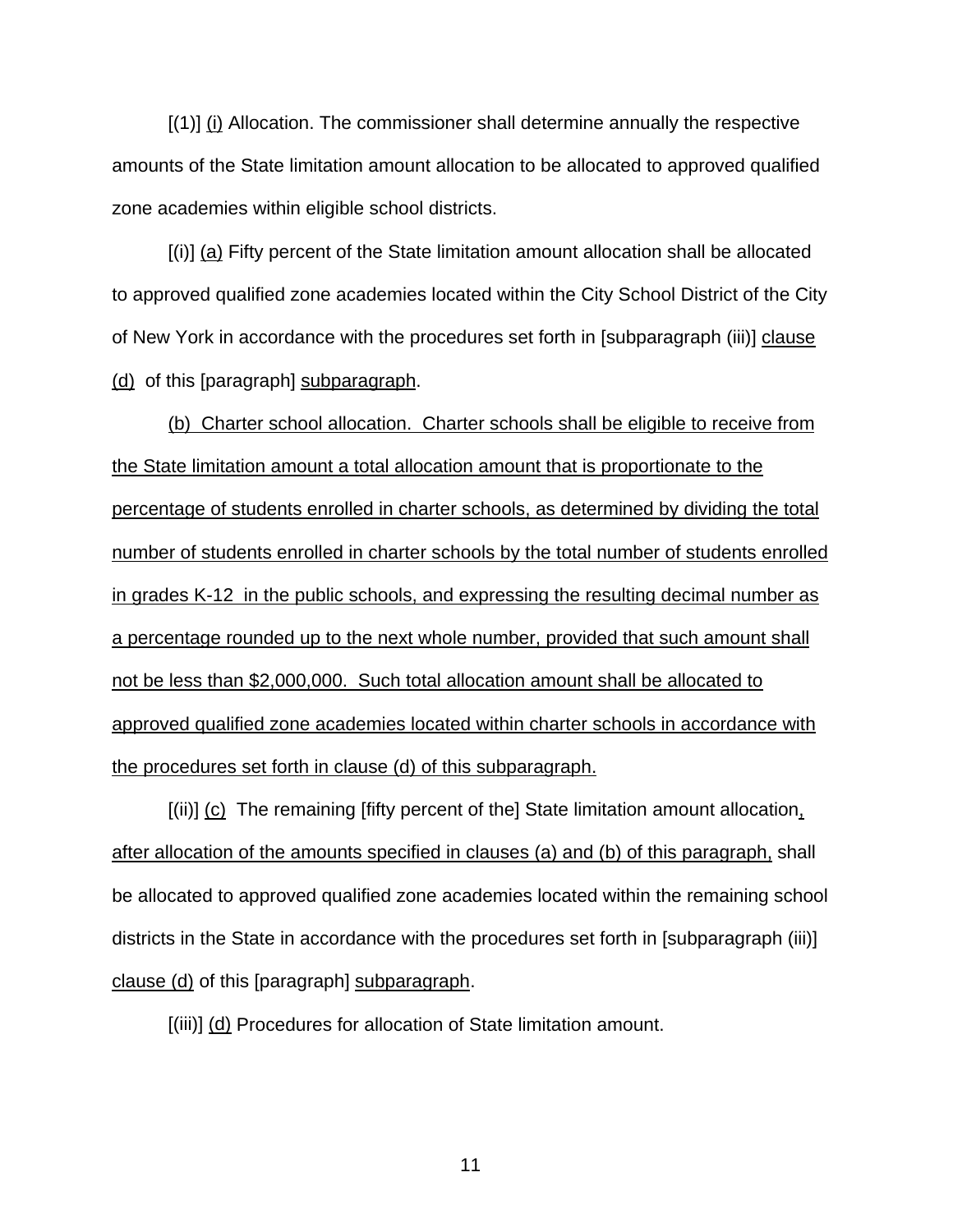[(a)] (1) All applications received from eligible school districts by the date prescribed pursuant to [subdivision (d)] paragraph (4) of this [section] subdivision shall be ranked in order of highest to lowest percentage of students attending the respective qualified zone academy schools or participating in the respective qualified zone academy programs, who are eligible for free or reduced-cost lunches under the school lunch program established under the National School Lunch Act. Charter school applications shall be separately ranked.

 $[(b)]$  (2) Subject to the provisions of [subparagraphs (i) and (ii)] clauses (a), (b) and (c) of this [paragraph] subparagraph, the available State limitation amount allocation shall be allocated to approved qualified zone academies in the order of rank, from highest to lowest, as established in [clause (a)] subclause (1) of this [subparagraph] clause, in an amount equal to the amount to be financed by the QZABs to be issued for each respective project, until such allocation is exhausted.

 [(c)] (3) Eligible school districts that timely apply for but do not receive an allocation for qualified zone academies within their districts because the number of applicants exceeds the amount available from the State limitation amount allocation shall receive priority, in the order in which they are ranked, pursuant to [clause (a)] subclause (1) of this [subparagraph] clause, with respect to the next available allocation.

 $[(d)]$  (4) Notwithstanding any other provision of this subdivision to the contrary, in the event the commissioner determines that the State limitation amount allocation for any year will not be exhausted because of the failure of eligible school districts receiving an allocation to spend their allocation, the commissioner may adjust the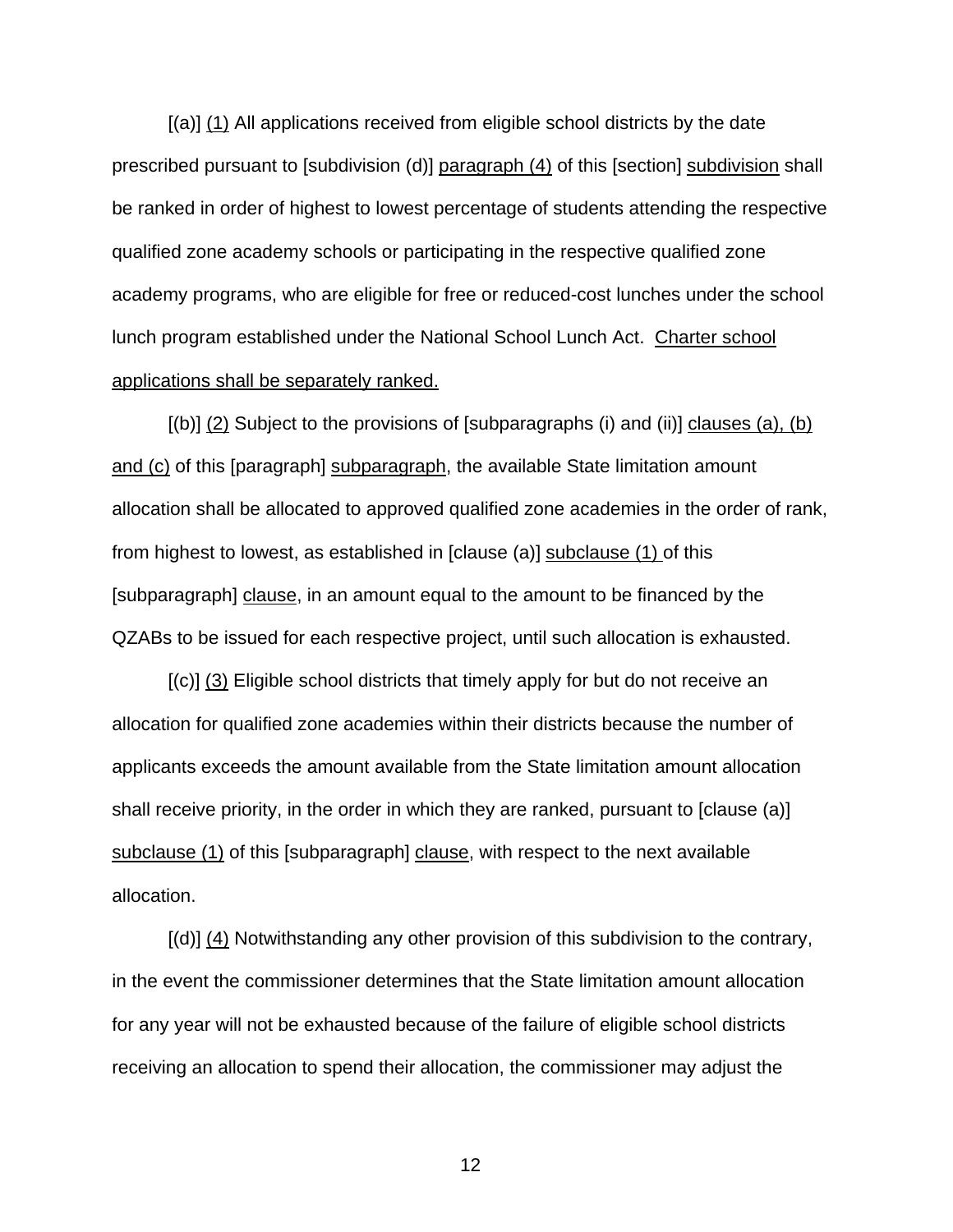percentages specified in [subparagraphs (i) and (ii)] clauses (a), (b) and (c) of this [paragraph] subparagraph as needed to assure that such State allocation is exhausted; provided that school districts whose allocation for the prior year was reallocated pursuant to this clause shall be given priority in the order in which they are ranked pursuant to [clause (a)] subclause (1) of this [subparagraph] clause in the allocation of any allocated but unspent funds in the current year.

 (2) (ii) Capital construction projects involving the repair, renovation or alteration of public school facilities that are approved by the commissioner, and established as qualified zone academies pursuant to the provisions of [subdivision (d) of this section] paragraph (4) of this subdivision, shall be eligible to receive building aid pursuant to the provisions of Education Law section 3602(6).

 [(3)] (iii) The commissioner shall establish annually the database to be used to determine whether a school district qualifies pursuant to 26 USC [section] sections 1397E(d)(4)(A)(iv)(II) <u>or 54E(d)(1)(D)(ii)</u> as meeting the student eligibility rate in school lunch programs established under the National School Lunch Act.

[(d)] (4) School district responsibilities.

 $[(1)]$   $(i)$  Eligible school districts, in which a qualified zone academy or academies are located, may apply, in a form prescribed and by a date established by the commissioner, for approval to receive an allocation for such qualified zone academy or academies from the State limitation amount allocation. Such application shall include, but is not limited to:

 $[(i)]$  (a) a certification by the school district within which the qualified zone academy or academies are located that the school(s) or academic program(s) meet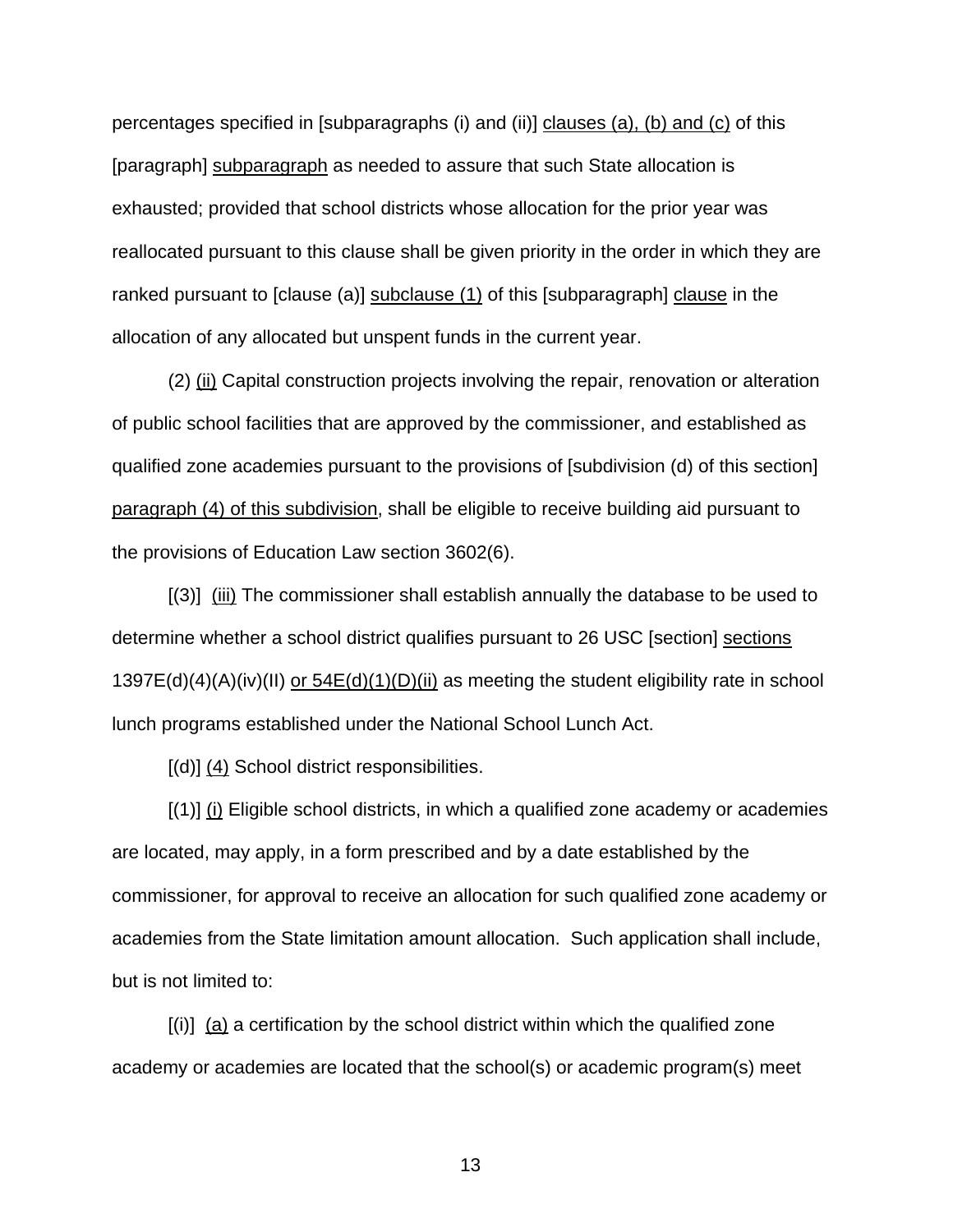the requirements for a qualified zone academy pursuant to 26 USC [sections] sections 1397E(d)(4) or 54E(d)(1);

 [(ii)] (b) a certification by the school district that the bonds to be issued meet the requirements for a qualified zone academy bond pursuant to 26 USC [sections] sections 1397E(d)(1) or 54E(a);

 $[(iii)]$  (c) a description of the capital construction project(s) to be financed through the issuance of qualified zone academy bonds;

 [(iv)] (d) copies of written commitments from private entities to make qualified contributions, as described in 26 USC [sections] sections  $1397E(d)(2)(B)$  or  $54E$ , having a present value, as of the date of the issuance of the bond issue, of not less than 10 percent of the proceeds of the issue; and

 [(v)] (e) the written approval of the superintendent of schools and the [Board of Education] board of education for such bond issuance or, in the case of charter schools, from the chief school officer and the board of trustees.

 $[(2)]$   $(i)$  Any capital construction project to be financed through the issuance of qualified zone academy bonds shall be submitted for review to the Office of Facilities Planning in the State Education Department.

 [(3)] (iii) Nothing in this regulation shall prevent the use of qualified zone academy bonds for projects that are not capital construction projects, provided that such projects meet all the other requirements of this section, including voter or board authorization, as may be required.

(b) Qualified school construction bonds (QSCB).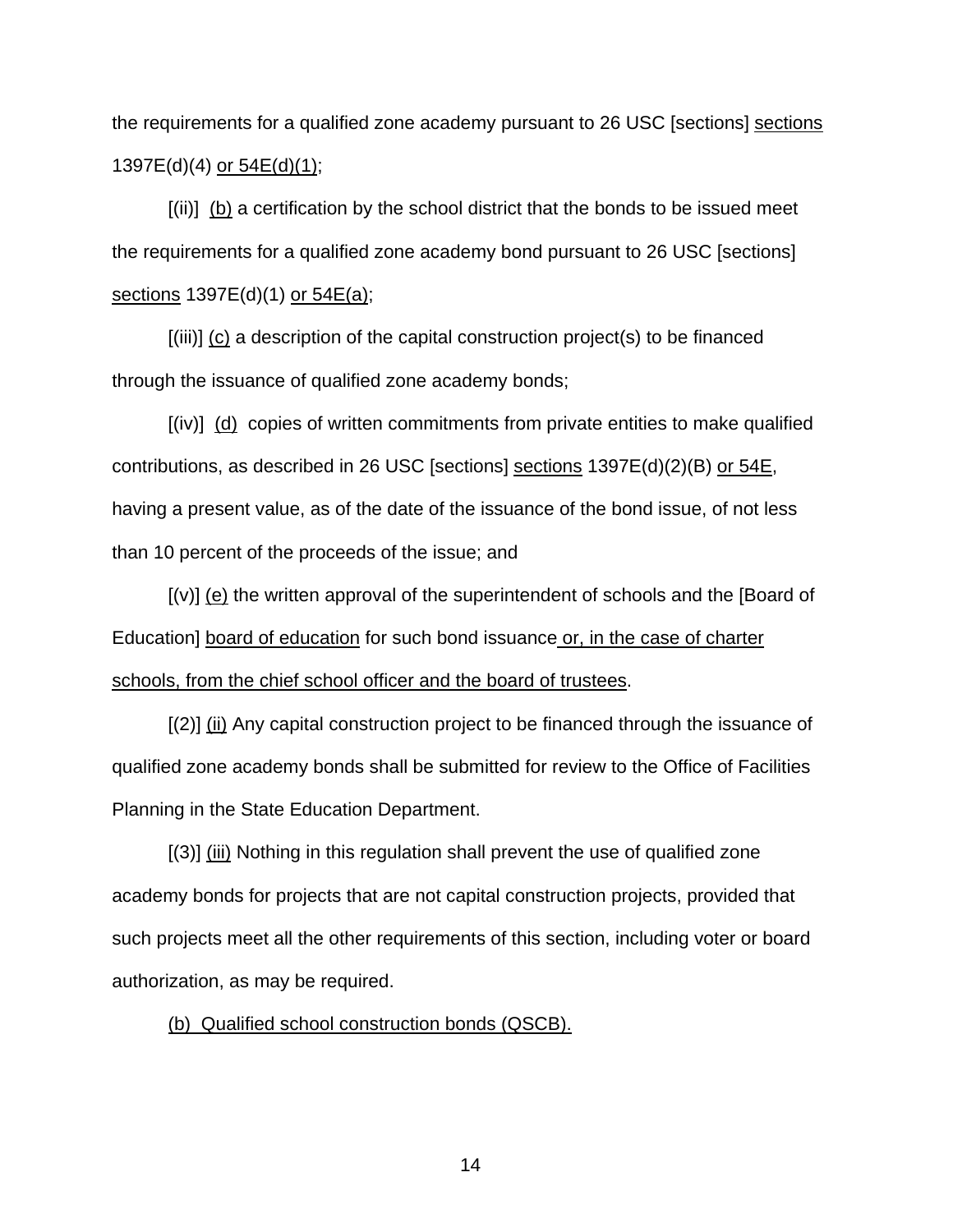(1) Purpose. The purpose of this subdivision is to establish procedures, consistent with State and Federal law, for the allocation and issuance of qualified school construction bonds to local educational agencies, as authorized by section 54F of the Internal Revenue Code (26 USC section 54F), as added by section 1521(a) of Part III of Subtitle F of Title I of Division B of the American Recovery and Reinvestment Act of 2009 (Public Law 111-5, 123 STAT. 115, 355-357; Superintendent of Documents, U.S. Government Printing Office, Washington, D.C. 20402-9328; 2009 available at the Office of Facilities Planning, Education Building Annex, Room 1060, State Education Department, Albany, New York 12234).

(2) Definitions. As used in this subdivision:

(i) Qualified School Construction Bond (or QSCB) means a bond as defined in <u>26 USC §54F(a);</u>

(ii) State limitation amount allocation means the amount of the national qualified school construction bond limitation that is allocated to the State pursuant to 26 USC section 54F(d)(1).

(3) Qualified school construction bond allocation. The commissioner shall determine annually the respective amounts of the State limitation amount allocation to be allocated to local educational agencies, pursuant to the following:

(i) Except as provided in paragraph (4) of this subdivision, local educational agencies located in cities with populations of more than one hundred twenty-five thousand inhabitants that receive a direct allocation pursuant to 26 USC section 54(f)(d)(2) shall not receive an additional allocation pursuant to this subdivision for the same calendar year for which such direct allocation is made.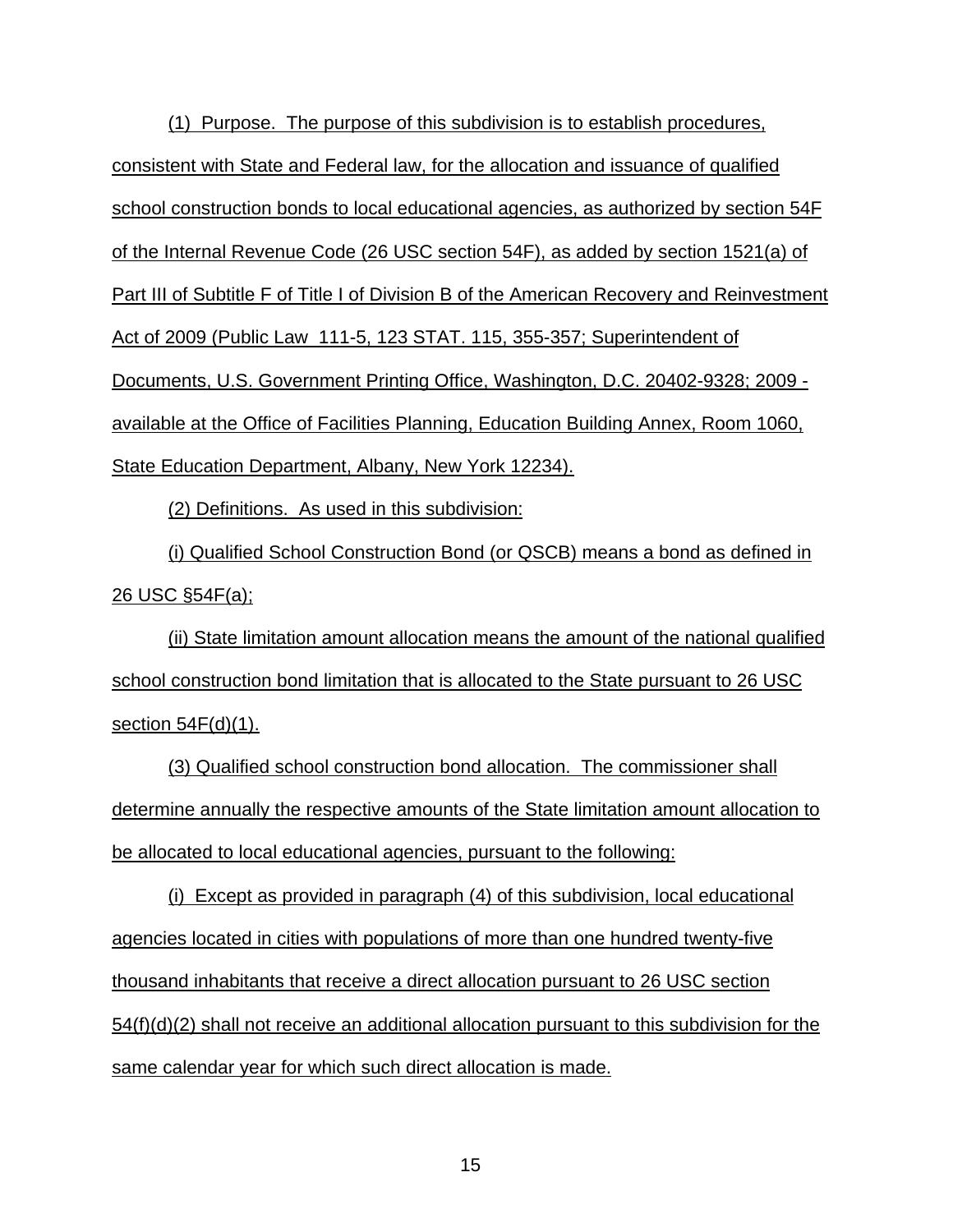(ii) Local educational agencies located in cities with populations of more than one hundred twenty-five thousand inhabitants that did not receive a direct allocation pursuant to 26 USC section 54(F)(d)(2) shall receive an allocation proportionate to the respective amount each such agency received under section 1124 of the Elementary and Secondary Education Act of 1965 (20 U.S.C. section 6333; United States Code, 2006 edition, volume 13; Superintendent of Documents, U.S. Government Printing Office, Stop SSOP Washington, DC 20402-9328: 2008;) for the most recent fiscal year ending before the calendar year for which such allocation is made; provided that any such allocation made to the City School District of the City of Yonkers or to the City School District of the City of Syracuse shall not exceed \$15 million.

(iii) Allocations with respect to charter schools shall be made as follows:

(a) Charter school allocation amount. Charter schools shall be eligible to receive from a total allocation amount that is proportionate to the percentage of students enrolled in charter schools, as determined by dividing the total number of students enrolled in charter schools by the total number of students enrolled in grades K-12 in the public schools, and expressing the resulting decimal number as a percentage rounded up to the next whole number, provided that such amount shall not be less than \$5,000,000.

(b) All charter schools are eligible and may apply, in a form prescribed and by a date established by the commissioner, for approval to receive an allocation from the charter school allocation amount. Such application shall include, but is not limited to: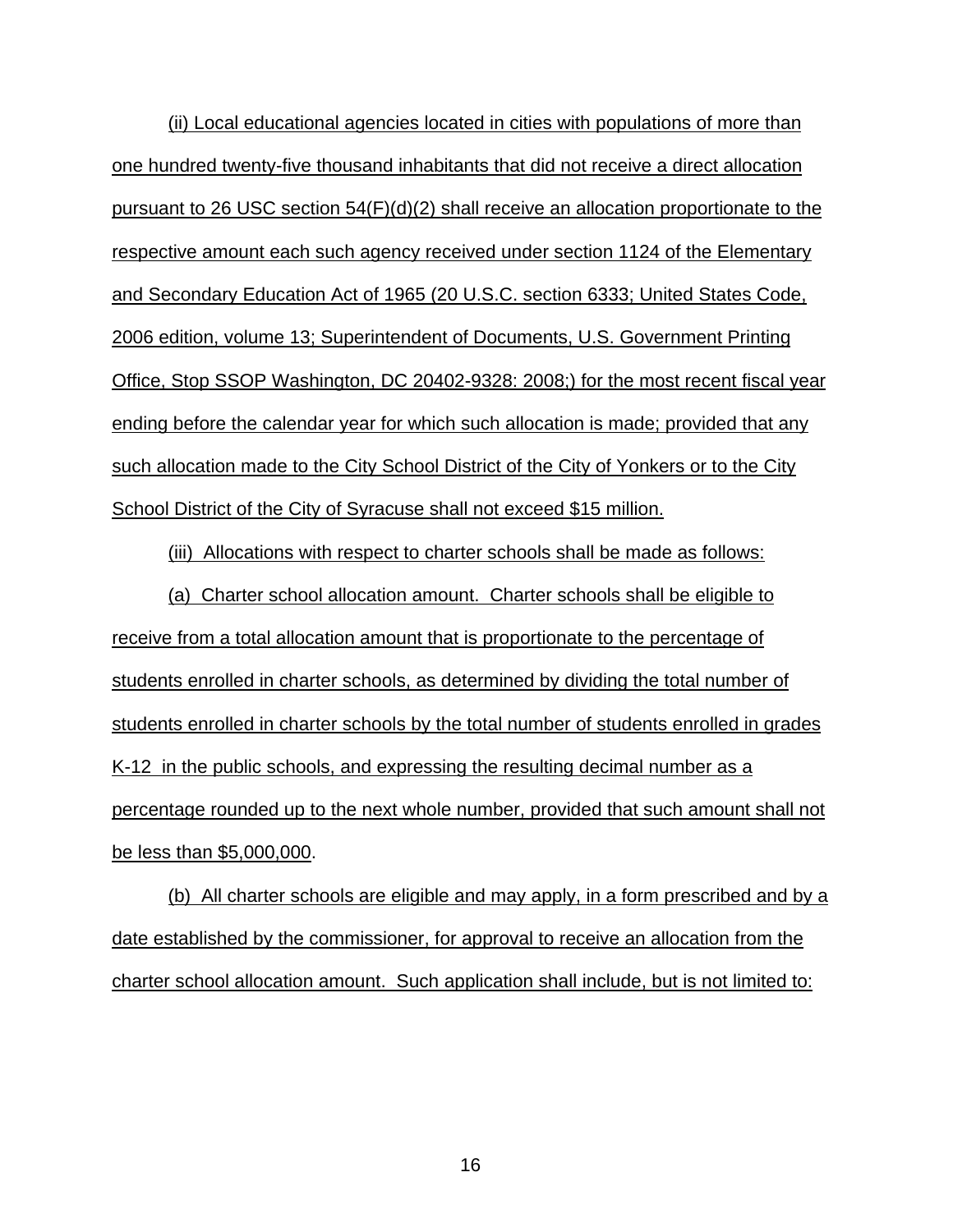(1) a certification by the charter school that the bonds to be issued meet the requirements for a qualified school construction bond pursuant to 26 USC section 54F(a);

(2) a description of the capital construction project(s) to be financed through the issuance of qualified school construction bonds; and

(3) the written approval of the chief school officer of the charter school and its board of trustees for such bond issuance.

(c) All applications received from such charter schools by the date prescribed pursuant to clause (b) of this subparagraph shall be ranked in order of highest to lowest percentage of students in each such charter school who are eligible for free or reduced-cost lunches under the school lunch program established under the National School Lunch Act.

(d) The charter school allocation amount specified in clause (a) of this subparagraph shall be allocated to such charter schools in the order of rank of their respective applications, from highest to lowest, as established in clause (c) of this subparagraph, in an amount equal to the amount to be financed by the QSCB to be issued for each respective project, until such allocation is exhausted.

(e) Charter schools that timely apply for but do not receive an allocation pursuant to this subparagraph because the number of applicants exceeds the amount available from the charter school allocation amount shall receive priority, in the order in which they are ranked, pursuant to clause (c) of this subparagraph, with respect to the next available allocation.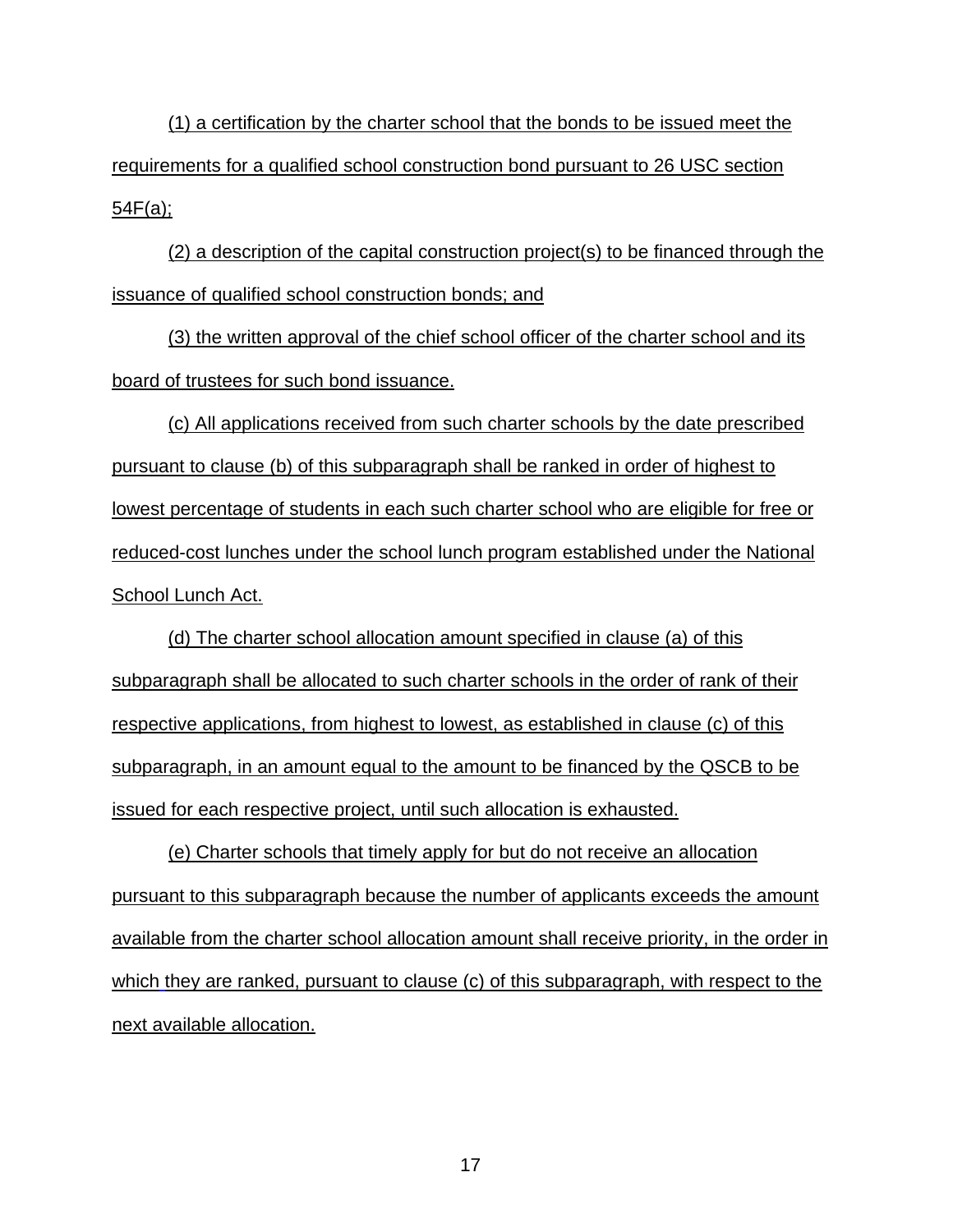(iv) Allocations with respect to all other local educational agencies shall be made as follows:

(a) All such local educational agencies are eligible and may apply, in a form prescribed and by a date established by the commissioner, for approval to receive an allocation from the State limitation amount allocation. Such application shall include, but is not limited to:

(1) a certification by the local educational agency that the bonds to be issued meet the requirements for a qualified school construction bond pursuant to 26 USC section 54F(a);

(2) a description of the capital construction project(s) to be financed through the issuance of qualified school construction bonds; and

(3) the written approval of the superintendent of schools and the board of education for such bond issuance.

(b) All applications received from such local educational agencies by the date prescribed pursuant to clause (a) of this subparagraph shall be ranked in order of highest to lowest percentage of students in each such local educational agencies who are eligible for free or reduced-cost lunches under the school lunch program established under the National School Lunch Act.

(c) The available State limitation amount allocation remaining after allocation of the amounts specified in subparagraphs (ii) and (iii) of this paragraph, shall be allocated to such local educational agencies in the order of rank of their respective applications, from highest to lowest, as established in clause (b) of this subparagraph, in an amount equal to the amount to be financed by the QSCB to be issued for each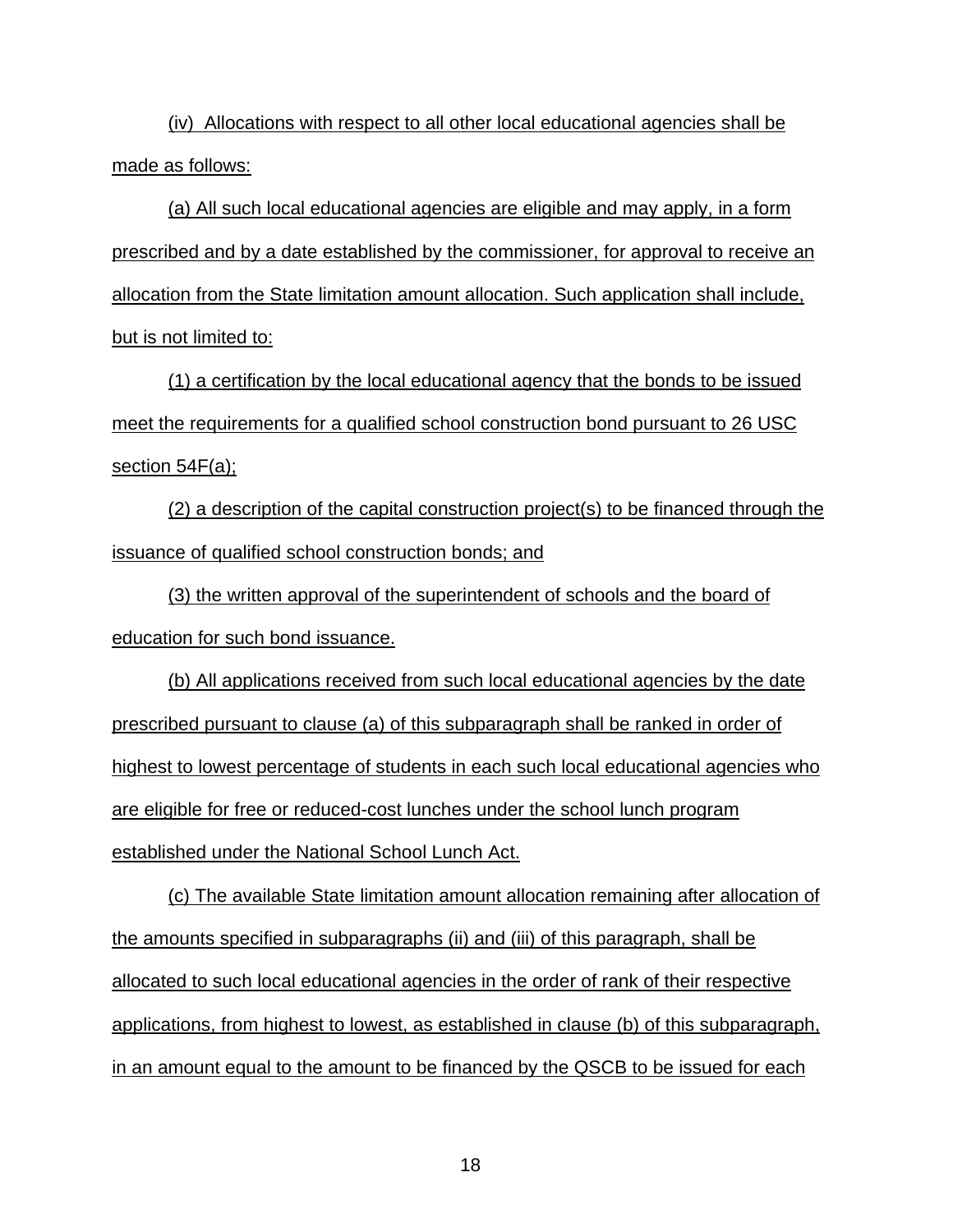allocation amount for a given calendar year shall not exceed \$5 million per local educational agency.

(d) Local educational agencies that timely apply for but do not receive an allocation pursuant to this subparagraph because the number of applicants exceeds the amount available from the State limitation amount allocation shall receive priority, in the order in which they are ranked, pursuant to clause (b) of this subparagraph, with respect to the next available allocation.

(4) Adjustment for unused allocations. Notwithstanding any other provision of this subdivision to the contrary:

(i) in the event a large local educational agency (LEA) that received a direct allocation pursuant to 26 USC section  $54(f)(d)(2)$  for any calendar year, reallocates such allocation to the State pursuant to 26 USC section 54F(d)(2)(D) for such calendar year, the commissioner may adjust the amounts allocated pursuant to paragraph (3) of this subdivision as needed to assure exhaustion of the State limitation amount for such calendar year (excluding any amounts carried forward to a successive calendar year or years by the State or a large LEA); and/or

(ii) in the event the commissioner determines that the State limitation amount allocation for any calendar year will not be exhausted because of the failure of one or more of such local educational agencies receiving an allocation to spend such allocation, the commissioner may adjust the amounts allocated pursuant to paragraph (3) of this subdivision as needed to assure that such State limitation amount allocation for such calendar year is exhausted; provided that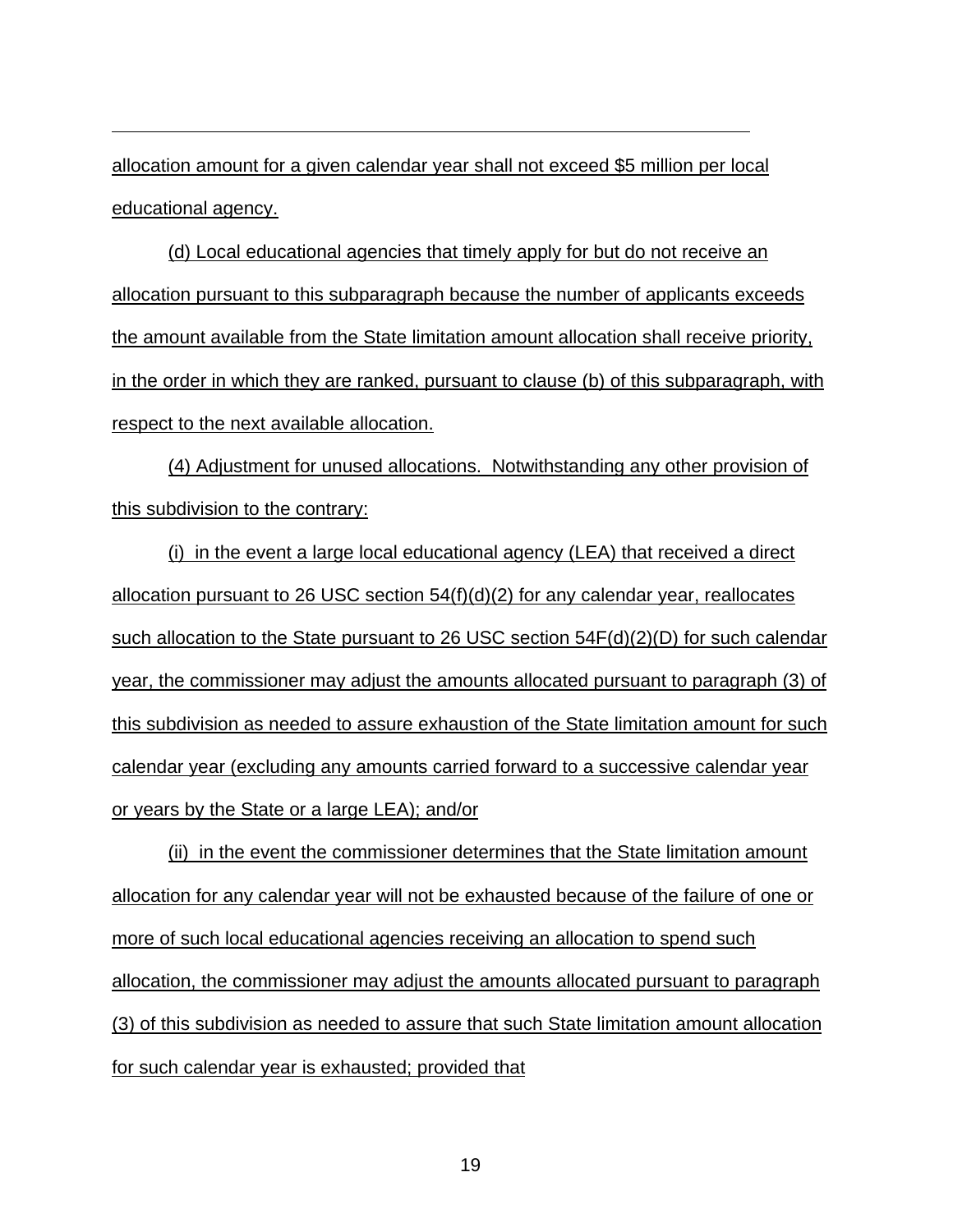(iii) with respect to adjustments made pursuant to subparagraphs (i) and/or (ii) of this paragraph, such reallocated amount(s) and/or unspent allocated amount(s) shall be allocated, until exhausted, in the following order:

(a) first, to local educational agencies specified in subparagraph (iv) of paragraph (3) of this subdivision;

(b) second, to local educational agencies specified in subparagraph (iii) of paragraph (3) of this subdivision;

(c) third, to local educational agencies specified in subparagraph (ii) of paragraph (3) of this subdivision; and

(d) fourth, to local educational agencies specified in subparagraph (i) of paragraph (3) of this subdivision.

(5) Qualified school construction bonds must be used within three years after issuance.

(6) Any capital construction project to be financed through the issuance of qualified school construction bonds shall be submitted for review to the Office of Facilities Planning in the State Education Department.

(7) Capital construction projects funded in whole or in part with a qualified school construction bond and involving the repair, renovation or alteration of public school facilities that are approved by the commissioner, shall be eligible to receive building aid pursuant to the provisions of Education Law section 3602(6).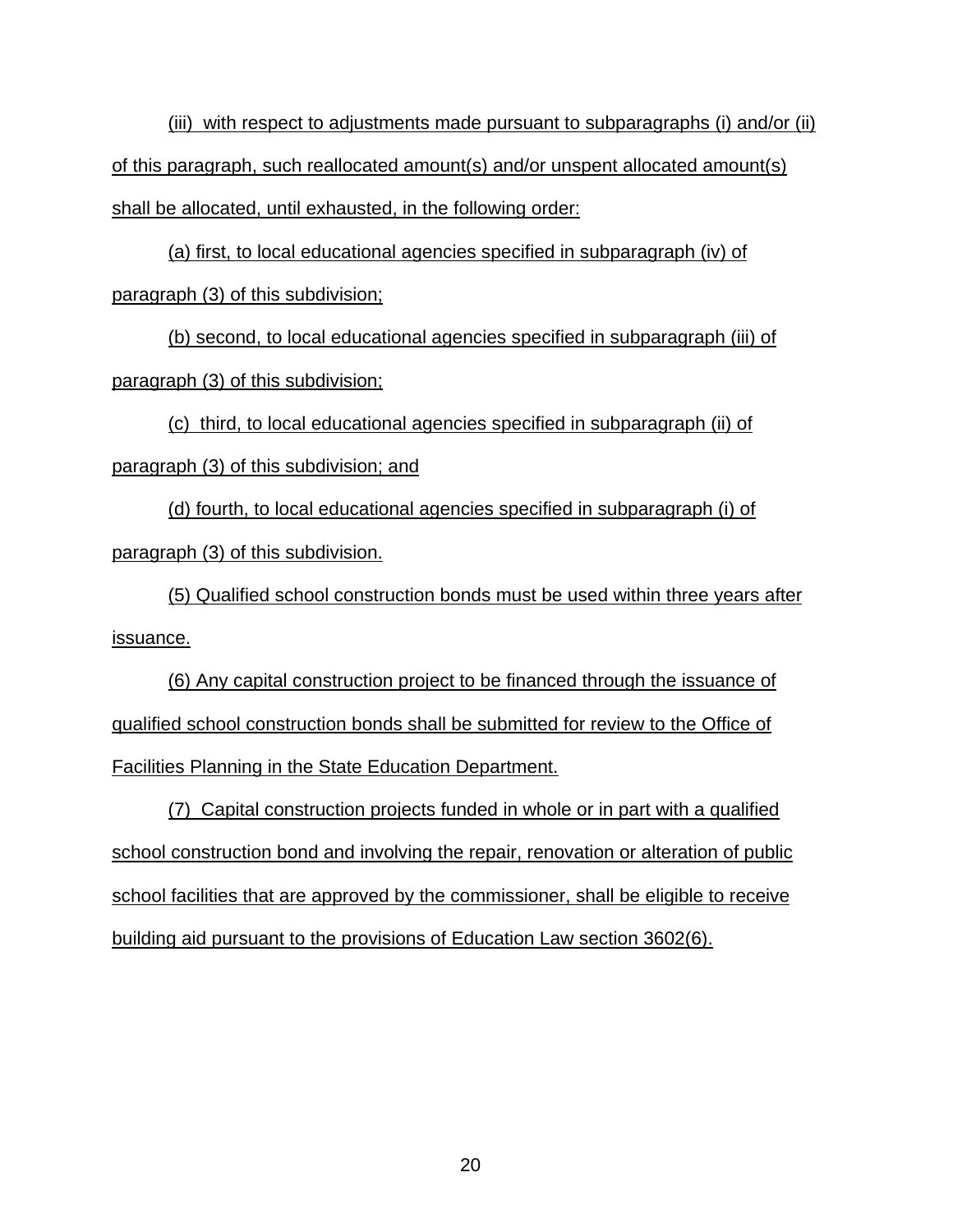# AMENDMENT OF SECTION 155.22 OF THE REGULATIONS OF THE COMMISSIONER OF EDUCATION

 Pursuant to Education Law sections 101, 207, 305 and 3713 and 26 USC sections 1397E, 54E and 54F

 Section 155.22 of the Regulations of the Commissioner of Education is amended, effective March 30, 2011, as follows:

§ 155.22. Qualified zone academy bonds and Qualified school construction bonds.

(a) Qualified zone academy bonds (QZAB).

 [(a)] (1) Purpose. The purpose of this [section] subdivision is to establish procedures, consistent with State and Federal law, for the allocation and issuance of qualified zone academy bonds as authorized by 26 USC [section] sections 1397E and 54E (26 USC section 1397E: United States Code, [1994] 2006 edition, [supplement III, volume 3] volume 17; Superintendent of Documents, U.S. Government Printing Office, Washington, D.C. 20402-9328; [1998] 2008; 26 USC section 54E: Public Law 110- 343, Div. C, Title III, section 313(a), 122 Stat. 3765, 3869-3872; Superintendent of Documents, U.S. Government Printing Office, Washington, D.C. 20402-9328; 2008; available at the Office of Facilities Planning, Education Building Annex, Room 1060, State Education Department, Albany, New York 12234).

 $[(b)]$   $(2)$  Definitions. As used in this [section] subdivision:

 $[(1)]$  (i) Qualified zone academy bond (or QZAB) means a bond, as defined in 26 USC [section 1397E(d)(4)] sections  $1397E(d)$  or  $54E(a)$ , the proceeds of which can be used for rehabilitating or repairing the public school facility in which a qualified zone academy is established, providing equipment for use at such academy, developing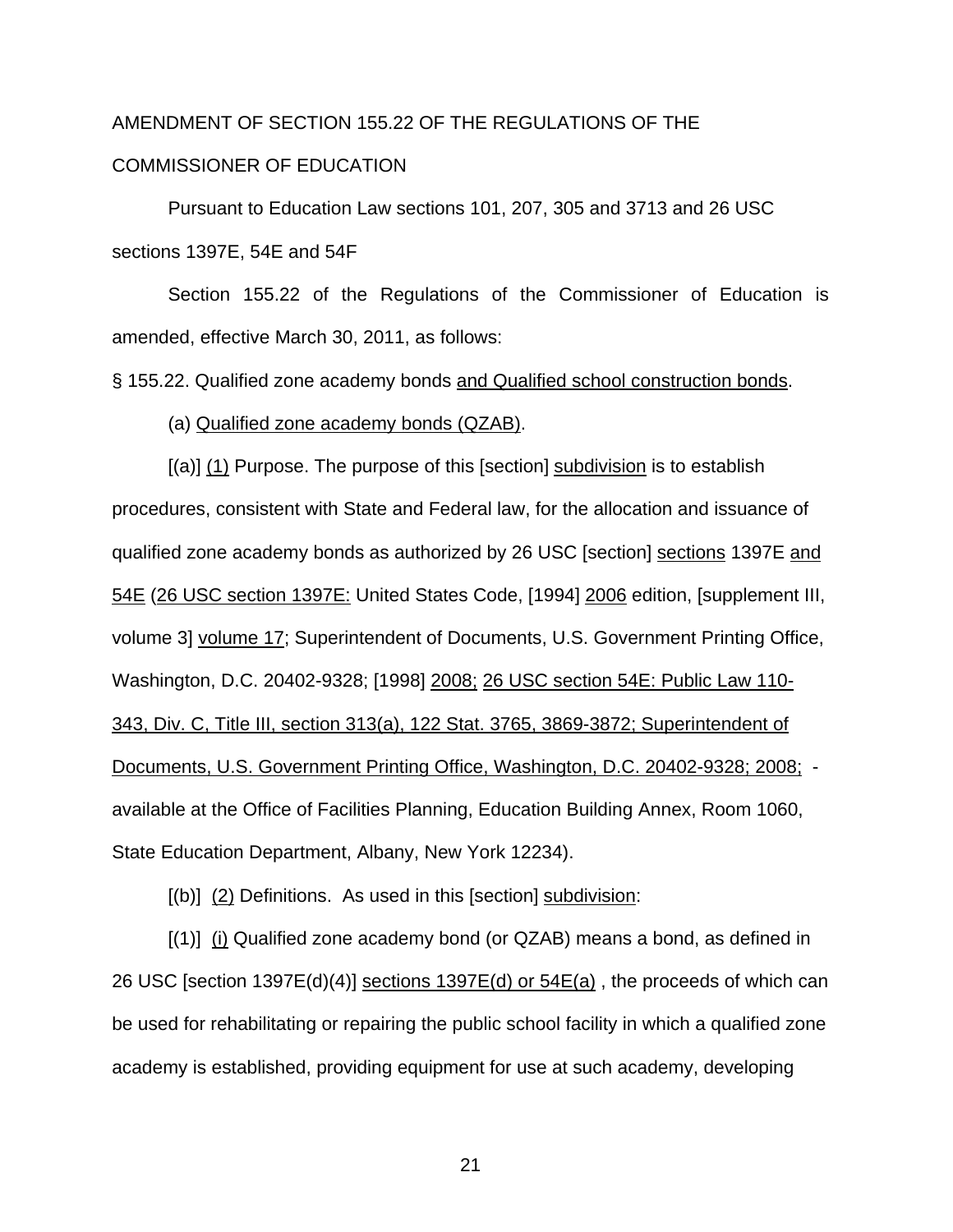course materials for education to be provided at such academy and/or training teachers and other school personnel in such academy.

 [(2)] (ii) Qualified zone academy means a public school, or academic program within a public school, which is established by and operated under the supervision of an eligible school district and which meets the requirements of 26 USC [section] sections 1397E(d)(4) or 54E(d)(1).

 [(3)] (iii) Qualified contribution means a contribution as defined in 26 USC [section] sections  $1397E(d)(2)(B)$  or  $54E(d)(4)$ , made by a private entity to a qualified zone academy.

 $[(4)]$   $(iv)$  Eligible school district means an eligible local education agency, as defined in 26 USC [section] sections  $1397E(d)(4)(B)$  or  $54E(d)(2)$ , which meets the requirements of subdivision (d) of this section.

[(5)] (v) Project or capital construction project means a project:

 $[(i)]$  (a) for a qualified purpose, as defined in 26 USC [section] sections 1397E(d)(5) or 54E(d)(3);

 $[(ii)]$  (b) that is financed through qualified zone academy bonds issued pursuant to 26 USC [section] sections 1397E or 54E; and

[(iii)] (c) that has voter authorization or board authorization, as required.

 $[(6)]$  (vi) State limitation amount allocation means the amount of the qualified zone academy bond limitation allocated to the State pursuant to 26 USC [section] sections 1397E(e)(2) or  $54E(c)(2)$ .

 $[(c)]$   $(3)$  State responsibilities.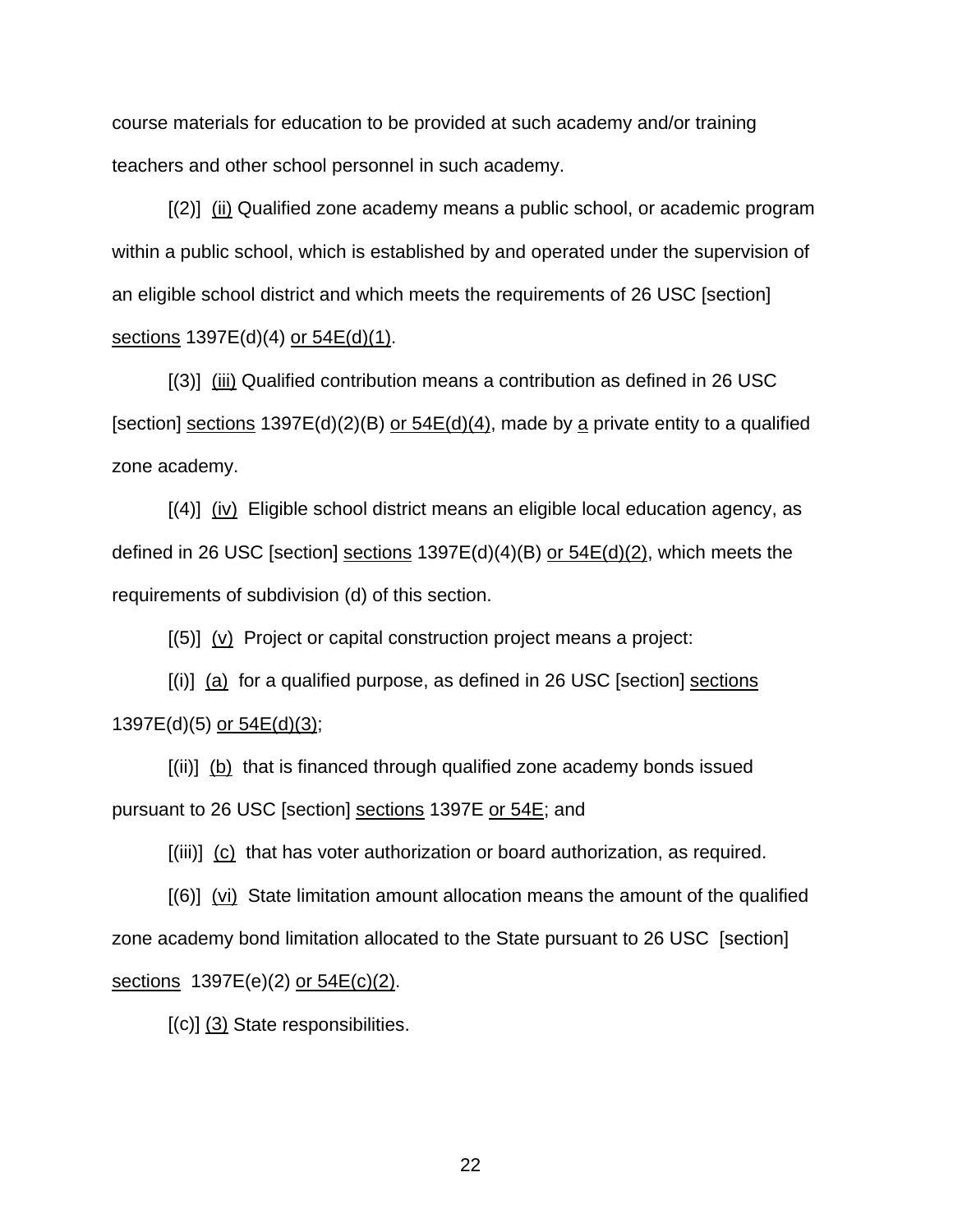[(1)] (i) Allocation. The commissioner shall determine annually the respective amounts of the State limitation amount allocation to be allocated to approved qualified zone academies within eligible school districts.

 $[(i)]$  (a) Fifty percent of the State limitation amount allocation shall be allocated to approved qualified zone academies located within the City School District of the City of New York in accordance with the procedures set forth in [subparagraph (iii)] clause (d) of this [paragraph] subparagraph.

(b) Charter school allocation. Charter schools shall be eligible to receive from the State limitation amount a total allocation amount that is proportionate to the percentage of students enrolled in charter schools, as determined by dividing the total number of students enrolled in charter schools by the total number of students enrolled in grades K-12 in the public schools, and expressing the resulting decimal number as a percentage rounded up to the next whole number, provided that such amount shall not be less than \$2,000,000. Such total allocation amount shall be allocated to approved qualified zone academies located within charter schools in accordance with the procedures set forth in clause (d) of this subparagraph.

[(ii)] (c) The remaining [fifty percent of the] State limitation amount allocation, after allocation of the amounts specified in clauses (a) and (b) of this paragraph, shall be allocated to approved qualified zone academies located within the remaining school districts in the State in accordance with the procedures set forth in [subparagraph (iii)] clause (d) of this [paragraph] subparagraph.

[(iii)] (d) Procedures for allocation of State limitation amount.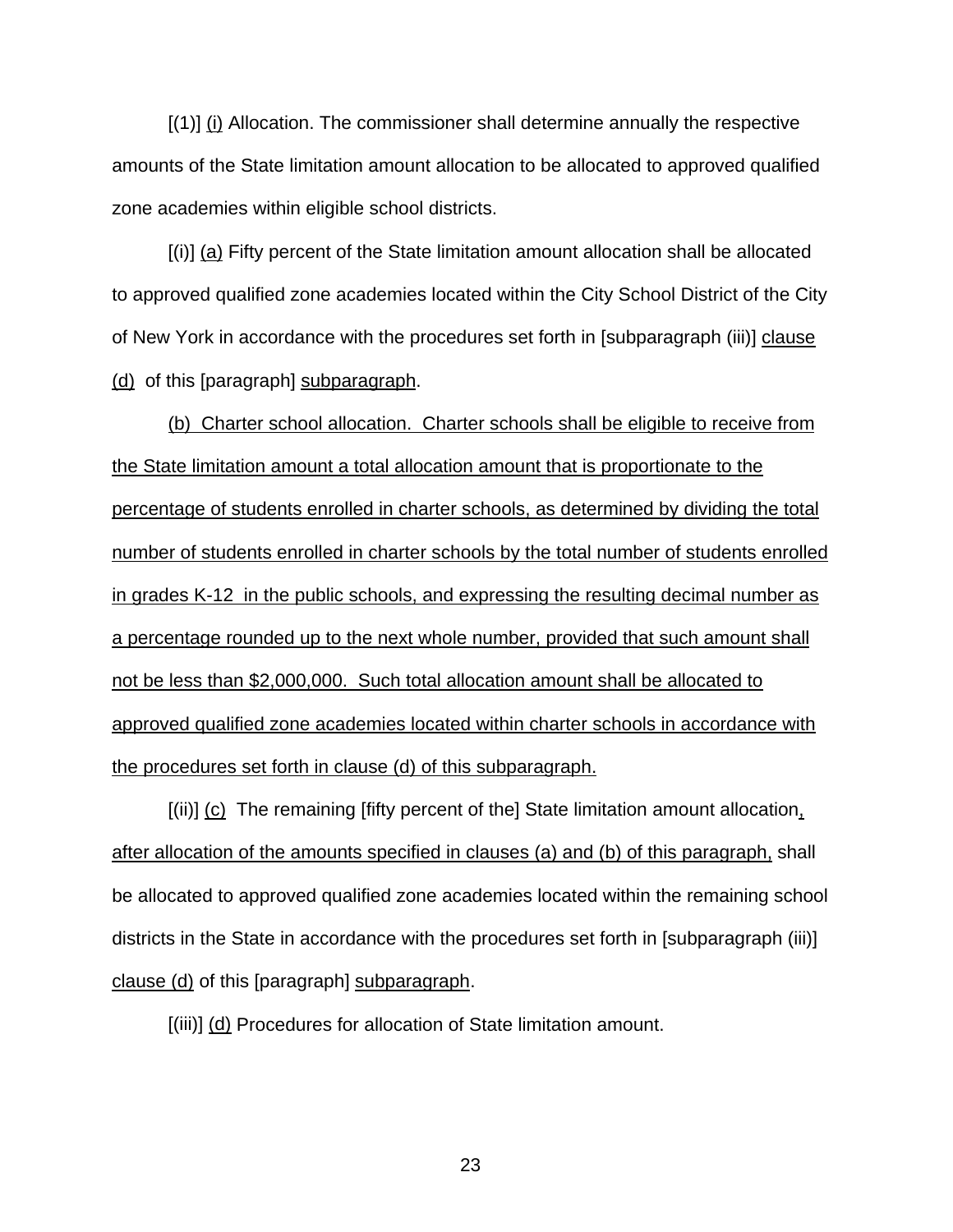[(a)] (1) All applications received from eligible school districts by the date prescribed pursuant to [subdivision (d)] paragraph (4) of this [section] subdivision shall be ranked in order of highest to lowest percentage of students attending the respective qualified zone academy schools or participating in the respective qualified zone academy programs, who are eligible for free or reduced-cost lunches under the school lunch program established under the National School Lunch Act. Charter school applications shall be separately ranked.

 $[(b)]$  (2) Subject to the provisions of [subparagraphs (i) and (ii)] clauses (a), (b) and (c) of this [paragraph] subparagraph, the available State limitation amount allocation shall be allocated to approved qualified zone academies in the order of rank, from highest to lowest, as established in [clause (a)] subclause (1) of this [subparagraph] clause, in an amount equal to the amount to be financed by the QZABs to be issued for each respective project, until such allocation is exhausted.

 [(c)] (3) Eligible school districts that timely apply for but do not receive an allocation for qualified zone academies within their districts because the number of applicants exceeds the amount available from the State limitation amount allocation shall receive priority, in the order in which they are ranked, pursuant to [clause (a)] subclause (1) of this [subparagraph] clause, with respect to the next available allocation.

 $[(d)]$  (4) Notwithstanding any other provision of this subdivision to the contrary, in the event the commissioner determines that the State limitation amount allocation for any year will not be exhausted because of the failure of eligible school districts receiving an allocation to spend their allocation, the commissioner may adjust the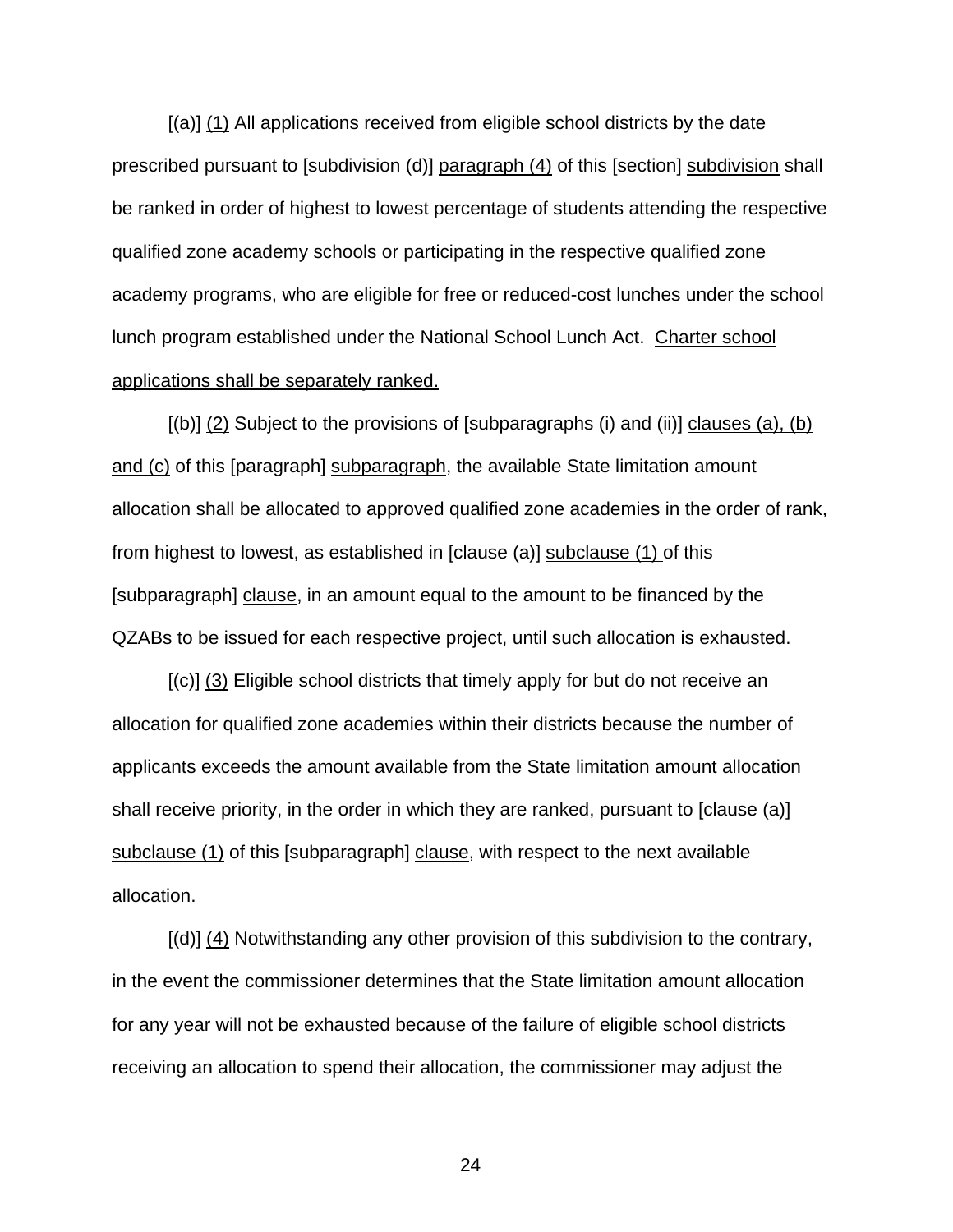percentages specified in [subparagraphs (i) and (ii)] clauses (a), (b) and (c) of this [paragraph] subparagraph as needed to assure that such State allocation is exhausted; provided that school districts whose allocation for the prior year was reallocated pursuant to this clause shall be given priority in the order in which they are ranked pursuant to [clause (a)] subclause (1) of this [subparagraph] clause in the allocation of any allocated but unspent funds in the current year.

 (2) (ii) Capital construction projects involving the repair, renovation or alteration of public school facilities that are approved by the commissioner, and established as qualified zone academies pursuant to the provisions of [subdivision (d) of this section] paragraph (4) of this subdivision, shall be eligible to receive building aid pursuant to the provisions of Education Law section 3602(6).

 [(3)] (iii) The commissioner shall establish annually the database to be used to determine whether a school district qualifies pursuant to 26 USC [section] sections 1397E(d)(4)(A)(iv)(II) <u>or 54E(d)(1)(D)(ii)</u> as meeting the student eligibility rate in school lunch programs established under the National School Lunch Act.

[(d)] (4) School district responsibilities.

 $[(1)]$   $(i)$  Eligible school districts, in which a qualified zone academy or academies are located, may apply, in a form prescribed and by a date established by the commissioner, for approval to receive an allocation for such qualified zone academy or academies from the State limitation amount allocation. Such application shall include, but is not limited to:

 $[(i)]$  (a) a certification by the school district within which the qualified zone academy or academies are located that the school(s) or academic program(s) meet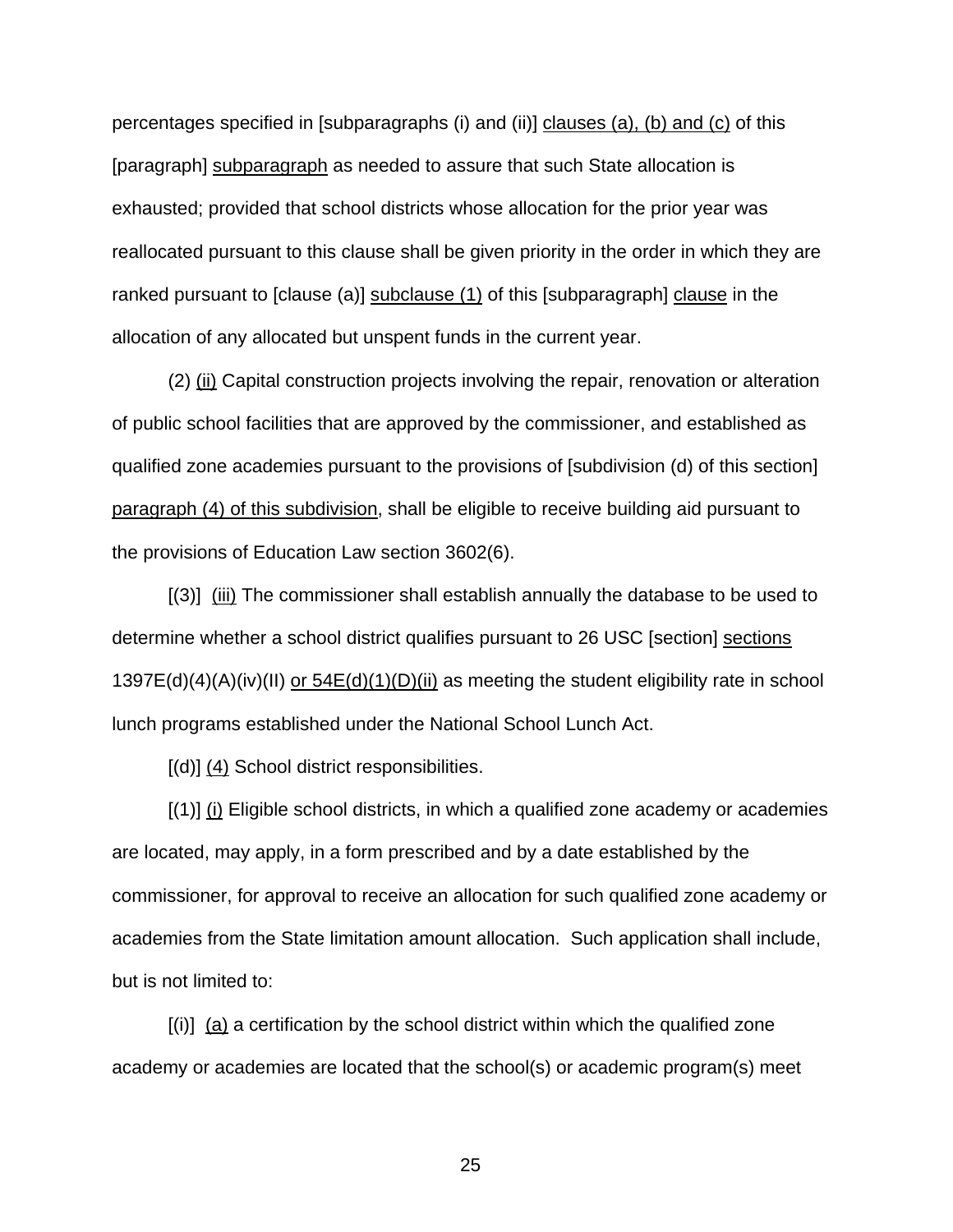the requirements for a qualified zone academy pursuant to 26 USC [sections] sections 1397E(d)(4) or 54E(d)(1);

 [(ii)] (b) a certification by the school district that the bonds to be issued meet the requirements for a qualified zone academy bond pursuant to 26 USC [sections] sections 1397E(d)(1) or 54E(a);

 $[(iii)]$  (c) a description of the capital construction project(s) to be financed through the issuance of qualified zone academy bonds;

 [(iv)] (d) copies of written commitments from private entities to make qualified contributions, as described in 26 USC [sections] sections  $1397E(d)(2)(B)$  or  $54E$ , having a present value, as of the date of the issuance of the bond issue, of not less than 10 percent of the proceeds of the issue; and

 [(v)] (e) the written approval of the superintendent of schools and the [Board of Education] board of education for such bond issuance or, in the case of charter schools, from the chief school officer and the board of trustees.

 $[(2)]$   $(i)$  Any capital construction project to be financed through the issuance of qualified zone academy bonds shall be submitted for review to the Office of Facilities Planning in the State Education Department.

 [(3)] (iii) Nothing in this regulation shall prevent the use of qualified zone academy bonds for projects that are not capital construction projects, provided that such projects meet all the other requirements of this section, including voter or board authorization, as may be required.

#### (b) Qualified school construction bonds (QSCB).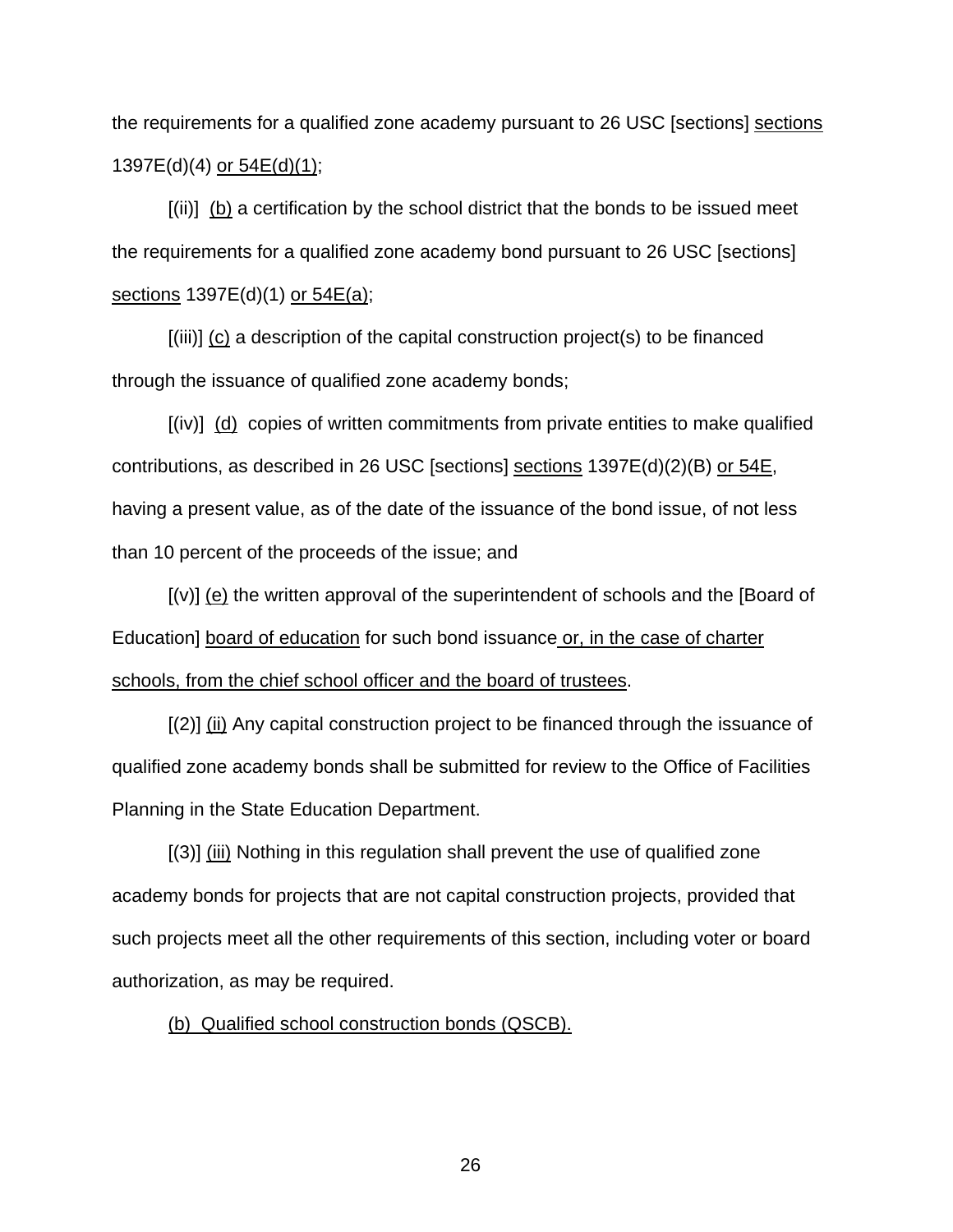(1) Purpose. The purpose of this subdivision is to establish procedures, consistent with State and Federal law, for the allocation and issuance of qualified school construction bonds to local educational agencies, as authorized by section 54F of the Internal Revenue Code (26 USC section 54F), as added by section 1521(a) of Part III of Subtitle F of Title I of Division B of the American Recovery and Reinvestment Act of 2009 (Public Law 111-5, 123 STAT. 115, 355-357; Superintendent of Documents, U.S. Government Printing Office, Washington, D.C. 20402-9328; 2009 available at the Office of Facilities Planning, Education Building Annex, Room 1060, State Education Department, Albany, New York 12234).

(2) Definitions. As used in this subdivision:

(i) Qualified School Construction Bond (or QSCB) means a bond as defined in <u>26 USC §54F(a);</u>

(ii) State limitation amount allocation means the amount of the national qualified school construction bond limitation that is allocated to the State pursuant to 26 USC section 54F(d)(1).

(3) Qualified school construction bond allocation. The commissioner shall determine annually the respective amounts of the State limitation amount allocation to be allocated to local educational agencies, pursuant to the following:

(i) Except as provided in paragraph (4) of this subdivision, local educational agencies located in cities with populations of more than one hundred twenty-five thousand inhabitants that receive a direct allocation pursuant to 26 USC section 54(f)(d)(2) shall not receive an additional allocation pursuant to this subdivision for the same calendar year for which such direct allocation is made.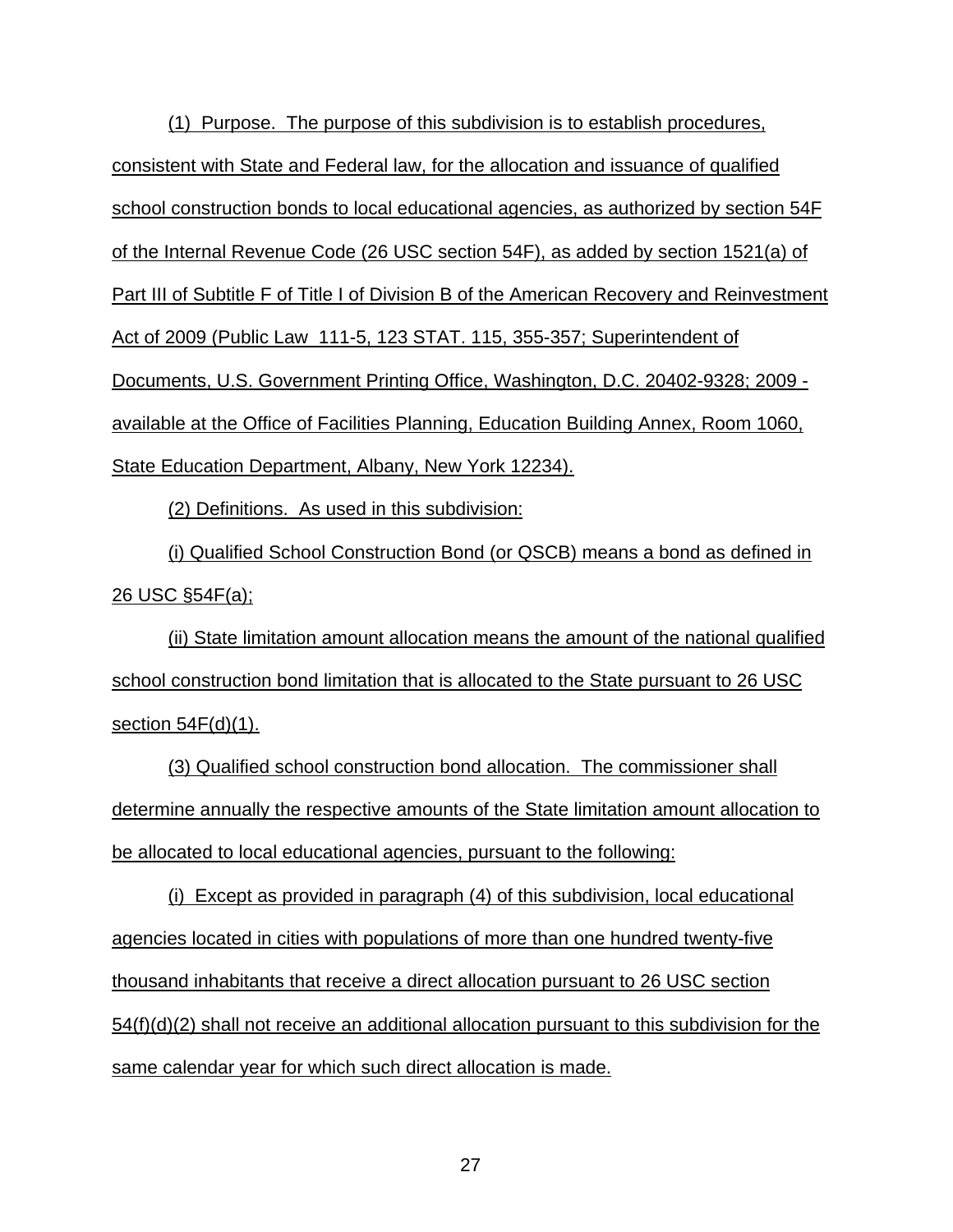(ii) Local educational agencies located in cities with populations of more than one hundred twenty-five thousand inhabitants that did not receive a direct allocation pursuant to 26 USC section 54(F)(d)(2) shall receive an allocation proportionate to the respective amount each such agency received under section 1124 of the Elementary and Secondary Education Act of 1965 (20 U.S.C. section 6333; United States Code, 2006 edition, volume 13; Superintendent of Documents, U.S. Government Printing Office, Stop SSOP Washington, DC 20402-9328: 2008;) for the most recent fiscal year ending before the calendar year for which such allocation is made; provided that any such allocation made to the City School District of the City of Yonkers or to the City School District of the City of Syracuse shall not exceed \$15 million.

(iii) Allocations with respect to charter schools shall be made as follows:

(a) Charter school allocation amount. Charter schools shall be eligible to receive from a total allocation amount that is proportionate to the percentage of students enrolled in charter schools, as determined by dividing the total number of students enrolled in charter schools by the total number of students enrolled in grades K-12 in the public schools, and expressing the resulting decimal number as a percentage rounded up to the next whole number, provided that such amount shall not be less than \$5,000,000.

(b) All charter schools are eligible and may apply, in a form prescribed and by a date established by the commissioner, for approval to receive an allocation from the charter school allocation amount. Such application shall include, but is not limited to: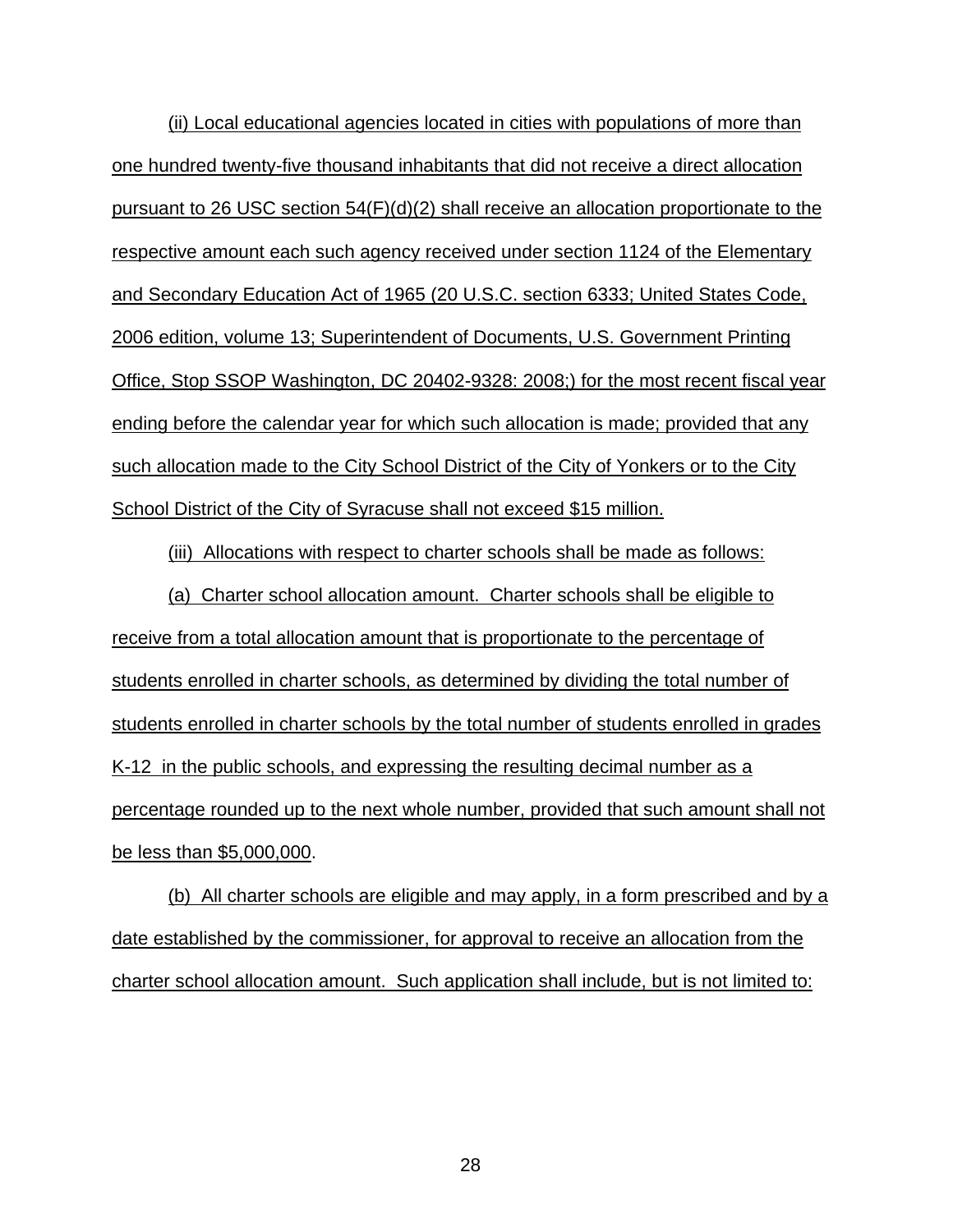(1) a certification by the charter school that the bonds to be issued meet the requirements for a qualified school construction bond pursuant to 26 USC section 54F(a);

(2) a description of the capital construction project(s) to be financed through the issuance of qualified school construction bonds; and

(3) the written approval of the chief school officer of the charter school and its board of trustees for such bond issuance.

(c) All applications received from such charter schools by the date prescribed pursuant to clause (b) of this subparagraph shall be ranked in order of highest to lowest percentage of students in each such charter school who are eligible for free or reduced-cost lunches under the school lunch program established under the National School Lunch Act.

(d) The charter school allocation amount specified in clause (a) of this subparagraph shall be allocated to such charter schools in the order of rank of their respective applications, from highest to lowest, as established in clause (c) of this subparagraph, in an amount equal to the amount to be financed by the QSCB to be issued for each respective project, until such allocation is exhausted.

(e) Charter schools that timely apply for but do not receive an allocation pursuant to this subparagraph because the number of applicants exceeds the amount available from the charter school allocation amount shall receive priority, in the order in which they are ranked, pursuant to clause (c) of this subparagraph, with respect to the next available allocation.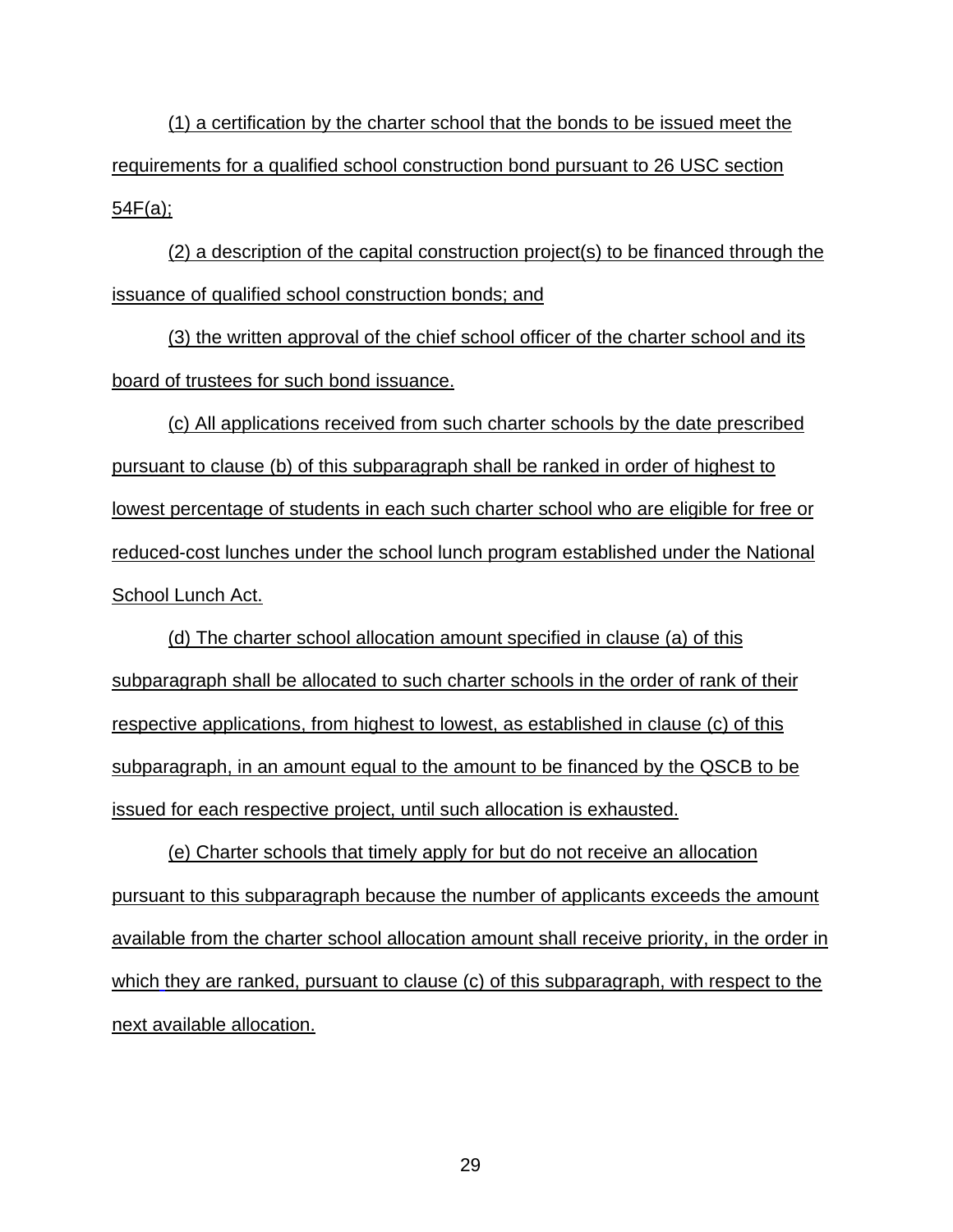(iv) Allocations with respect to all other local educational agencies shall be made as follows:

(a) All such local educational agencies are eligible and may apply, in a form prescribed and by a date established by the commissioner, for approval to receive an allocation from the State limitation amount allocation. Such application shall include, but is not limited to:

(1) a certification by the local educational agency that the bonds to be issued meet the requirements for a qualified school construction bond pursuant to 26 USC section 54F(a);

(2) a description of the capital construction project(s) to be financed through the issuance of qualified school construction bonds; and

(3) the written approval of the superintendent of schools and the board of education for such bond issuance.

(b) All applications received from such local educational agencies by the date prescribed pursuant to clause (a) of this subparagraph shall be ranked in order of highest to lowest percentage of students in each such local educational agencies who are eligible for free or reduced-cost lunches under the school lunch program established under the National School Lunch Act.

(c) The available State limitation amount allocation remaining after allocation of the amounts specified in subparagraphs (ii) and (iii) of this paragraph, shall be allocated to such local educational agencies in the order of rank of their respective applications, from highest to lowest, as established in clause (b) of this subparagraph, in an amount equal to the amount to be financed by the QSCB to be issued for each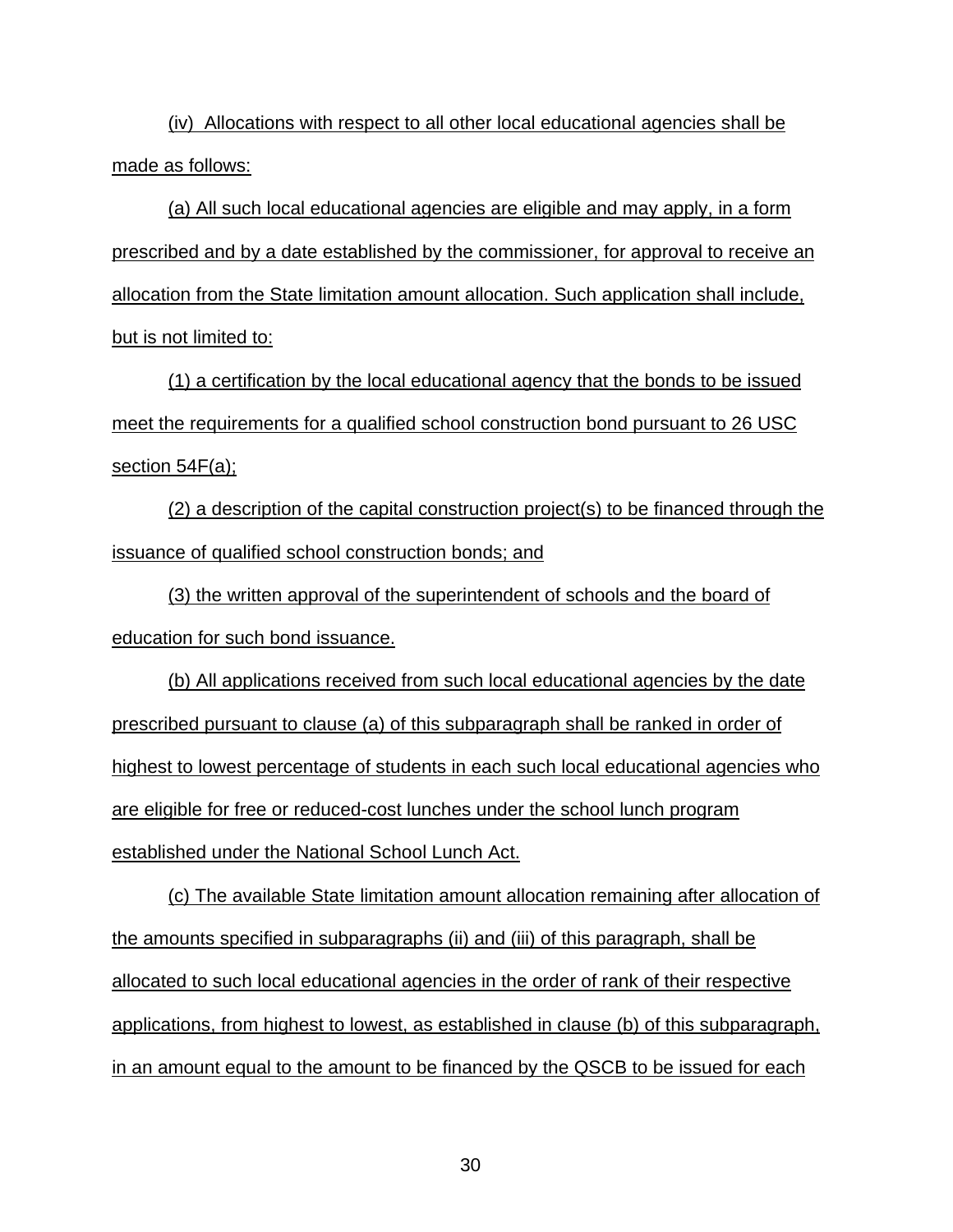allocation amount for a given calendar year shall not exceed \$5 million per local educational agency.

(d) Local educational agencies that timely apply for but do not receive an allocation pursuant to this subparagraph because the number of applicants exceeds the amount available from the State limitation amount allocation shall receive priority, in the order in which they are ranked, pursuant to clause (b) of this subparagraph, with respect to the next available allocation.

(4) Adjustment for unused allocations. Notwithstanding any other provision of this subdivision to the contrary:

(i) in the event a large local educational agency (LEA) that received a direct allocation pursuant to 26 USC section  $54(f)(d)(2)$  for any calendar year, reallocates such allocation to the State pursuant to 26 USC section 54F(d)(2)(D) for such calendar year, the commissioner may adjust the amounts allocated pursuant to paragraph (3) of this subdivision as needed to assure exhaustion of the State limitation amount for such calendar year (excluding any amounts carried forward to a successive calendar year or years by the State or a large LEA); and/or

(ii) in the event the commissioner determines that the State limitation amount allocation for any calendar year will not be exhausted because of the failure of one or more of such local educational agencies receiving an allocation to spend such allocation, the commissioner may adjust the amounts allocated pursuant to paragraph (3) of this subdivision as needed to assure that such State limitation amount allocation for such calendar year is exhausted; provided that